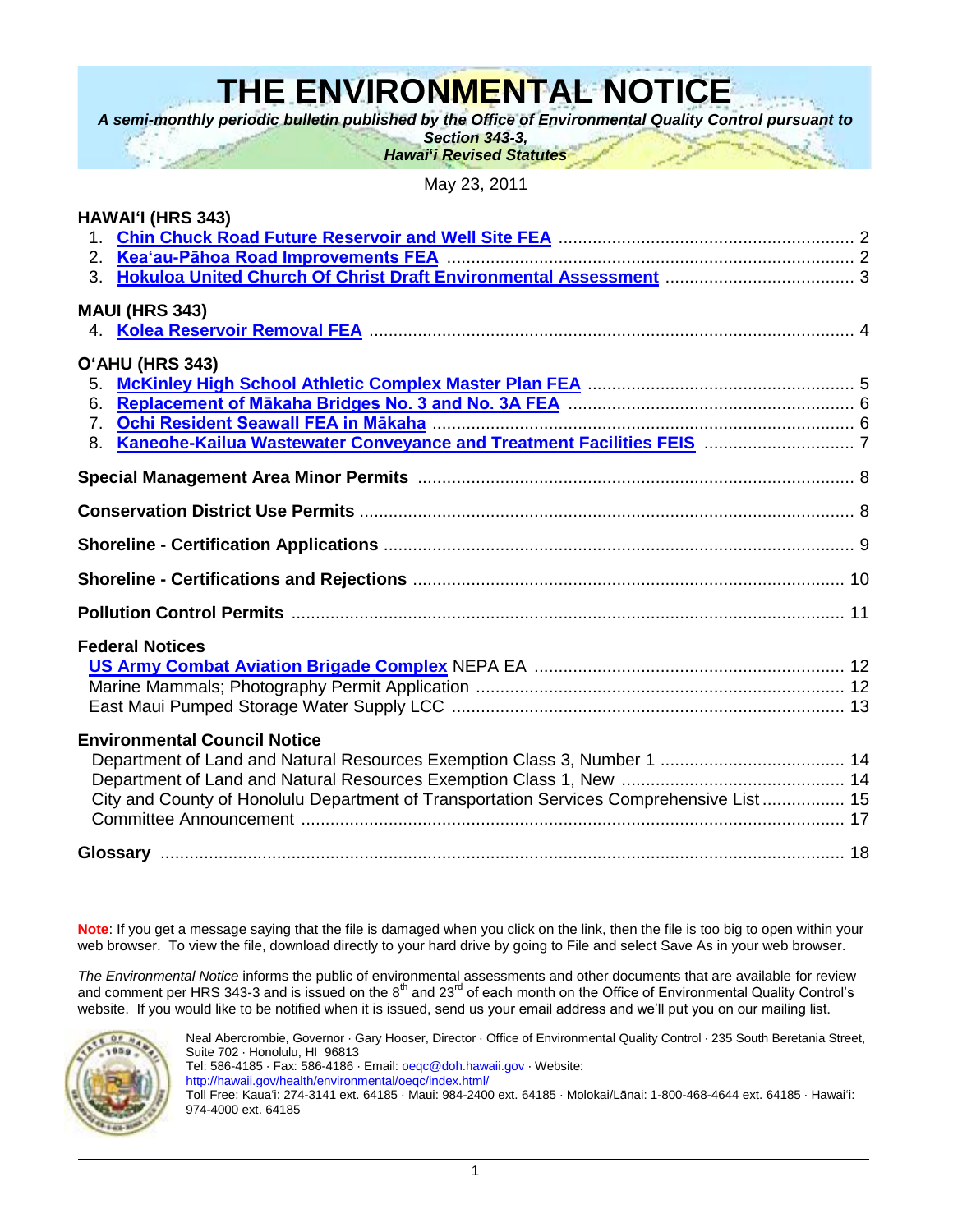# **HAWAI'I (HRS 343)**

# **1. [Chin Chuck Road Future Reservoir and Well Site FEA](http://oeqc.doh.hawaii.gov/Shared%20Documents/EA_and_EIS_Online_Library/Hawaii/2010s/2011-05-23-FEA-Chin-Chuck-Road-Reservoir-and-Well-Site.pdf) (FONSI)**

| Figure 1                       |                                                                                      |                   |                                                              |                  |                                                         |
|--------------------------------|--------------------------------------------------------------------------------------|-------------------|--------------------------------------------------------------|------------------|---------------------------------------------------------|
| Island:                        | Hawaiʻi                                                                              | LAPAKAN S.H.P.    | Kenkee Bay                                                   |                  | <b>Location of Property Under</b>                       |
| District:                      | South Hilo                                                                           |                   |                                                              |                  | <b>Consideration for BWS</b><br>Purchase                |
| TMK:                           | 2-9-004:056 (por.)                                                                   |                   | Kawaihae.<br><b>PU'UKOHOLÀ HEIAU N.H.</b><br>Waime<br>Puako- | aupähoeh         |                                                         |
| <b>Permits:</b>                | Hawai'i County Planning Department                                                   | Anseholomski Bave | laikoloa Village                                             |                  | lakalau                                                 |
|                                | <b>Subdivision Approval</b>                                                          | Kiholo Bay        |                                                              | <b>MAUNA KEA</b> | <b><i>IKA FALLS STATE PARK</i></b><br><b>Incomes Ba</b> |
| <b>Proposing/Determination</b> |                                                                                      | Keahole Poi       |                                                              |                  |                                                         |
| Agency:                        | Hawai'i County Department of Water                                                   |                   | <b>HUALALA</b>                                               |                  | Kea'au                                                  |
|                                | Supply, 345 Kekūanaō'a Street, Suite 20, Hilo HI 96720. Contact: Ryan G. Quitoriano, |                   |                                                              |                  |                                                         |
|                                | P.E., (808) 961-8070 x 256                                                           |                   |                                                              |                  |                                                         |
| <b>Consultant:</b>             | Geometrician Associates, PO Box 396, Hilo, Hawai'i 96721. Contact: Ron Terry, (808)  |                   |                                                              |                  |                                                         |
|                                | 969-7090                                                                             |                   |                                                              |                  |                                                         |
| <b>Status:</b>                 | Final Environmental Assessment (FEA) and Finding of No Significant Impacts (FONSI)   |                   |                                                              |                  |                                                         |

The Water Board and the Department of Water Supply (DWS) of the County of Hawai'i are interested in acquiring a 1.0-acre portion of TMK 2-9-004:056 near the 1,225 foot elevation on Chin Chuck Road in Hakalau as a future site for a water tank reservoir and well. The site is adjacent to an existing DWS water tank. The eventual construction of these facilities would increase the reliability of water service in the Hakalau area and allow the DWS to fulfill its mandate to provide water for customers in its service area. It would also reduce the reliance on sources that may vary in capacity based on the weather and which are thus inefficient and costly for the County of Hawai'i. The Water Board and DWS have determined that the landowner has a unique parcel at the proper elevation in the area where the Water Master Plan contemplates improvements to the DWS water system.

This Environmental Assessment (EA) applies only to the proposed acquisition of property. The DWS would be required to prepare another EA for associated future water infrastructure improvements. The Property has a long history of cultivation of sugar cane and eucalyptus trees, and no valuable natural, historical or cultural resources are present. No streams or water features are present or would be affected, and the use is consistent with nearby land uses.

### **2. [Kea'au-Pāhoa Road Improvements FEA](http://oeqc.doh.hawaii.gov/Shared%20Documents/EA_and_EIS_Online_Library/Hawaii/2010s/2011-05-23-FEA-00-Keaau-Pahoa-Road-Improvements.pdf) (FONSI)**

| Island:          | Hawai'i                                          |
|------------------|--------------------------------------------------|
| <b>District:</b> | Puna                                             |
|                  |                                                  |
| TMK:             | (3)-1-5-various through (3)-1-6-Various          |
| <b>Permits:</b>  | National Pollutant Discharge Elimination System  |
|                  | (NPDES), State of Hawai'i DBEDT - Coastal Zone   |
|                  | Management Federal Consistency, State of         |
|                  | Hawai'i DLNR/SHPD - Archaeological Inventory     |
|                  | Survey, Archaeological Mitigation Plan approval, |
|                  | State of Hawai'i DOH - Noise Permit/Variance,    |
|                  | State of Hawai'i DOH - Underground Injection     |
|                  | Control County of Hawai'i Grubbing Grading Exc   |



of Hawai'i Grubbing, Grading, Excavation and Stockpile Permits

### **Proposing/Determination**

**Agency:** Hawai'i Department of Transportation (HDOT), 869 Punchbowl Street, Room 301, Honolulu, Hawai'i 96813. Contact: Lance Manabe, (808) 587-6935, [Lance.H.Manabe@hawaii.gov](mailto:Lance.H.Manabe@hawaii.gov)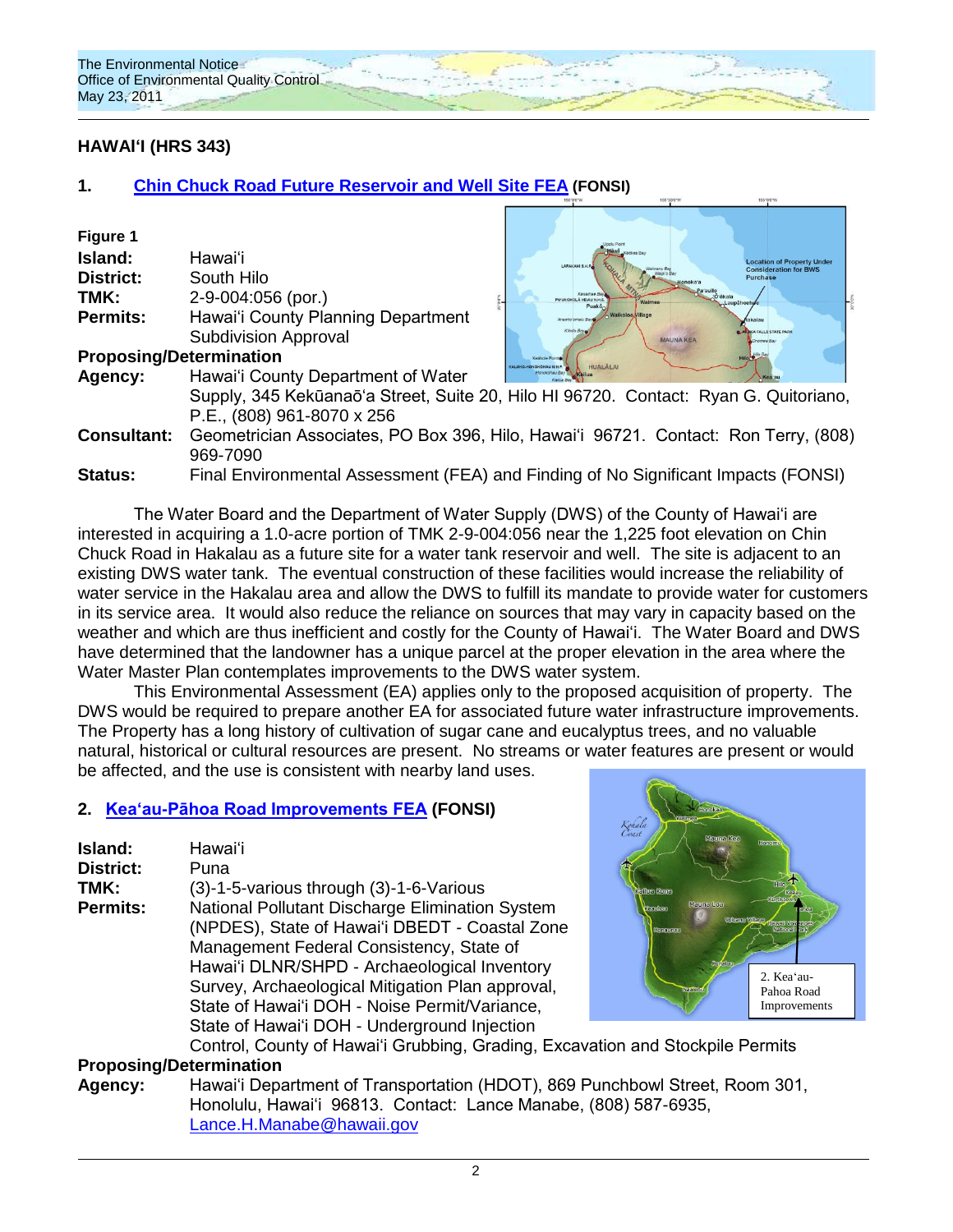

**Consultant:** SSFM International, Inc., 99 Aupuni Street, Suite 202, Hilo, Hawai'i 96720. Contact: Douglas Zang, AICP, 808-933-2727, [dzang@ssfm.com](mailto:dzang@ssfm.com) Status: Final Environmental Assessment (FEA) and Finding of No Significant Impacts (FONSI)

The Hawai'i Department of Transportation (HDOT) has proposed improvements along approximately 9.5 miles of Kea'au-Pāhoa Road (State Route 130), from the terminus of the existing fourlane Kea'au Bypass to its intersection with Pāhoa-Kapoho Road. A Preferred Alternative was selected as the Proposed Action that will widen Kea'au-Pāhoa Road to four lanes, including a shoulder/bikeway, bus pull-outs, improved shoulders, and median treatments. Signals or roundabouts will be provided at major intersections. Local access improvements in subdivisions adjoining the corridor will improve traffic operations and safety at major intersections.

Four other alternatives considered in the Draft EA were not selected as the Preferred Alternative: No-Build, Transportation Systems Management (TSM), and two other widening alternatives.

The project's purpose is to improve safety, provide mobility, relieve congestion, improve travel for alternative modes (transit, bicycles, pedestrians), address future traffic increases, support land use objectives, and enable civil defense/emergency travel/evacuations. The study area is a quarter built-out but population is expected to double in 20 – 30 years.

The Final EA considers direct, indirect, secondary and cumulative impacts on land use, traffic, socioeconomics, environmental justice communities, noise, air quality, drainage, wildlife, cultural resources, and other project impacts. A Finding of No Significant Impact (FONSI) is included.

### **3. [Hokuloa United Church Of Christ Draft Environmental Assessment](http://oeqc.doh.hawaii.gov/Shared%20Documents/EA_and_EIS_Online_Library/Hawaii/2010s/2011-05-23-DEA-Hokuloa-Church-Lease.pdf) (DEA)**

| Island:            | Hawaiʻi                                                                                                                                                       | 3. Hokuloa<br><b>United Church</b>                            |  |
|--------------------|---------------------------------------------------------------------------------------------------------------------------------------------------------------|---------------------------------------------------------------|--|
| District:          | South Kohala                                                                                                                                                  | of Christ DEA<br>Kohala<br>Coast                              |  |
| TMK:               | 6-9-002:007, 008, 009, and 010                                                                                                                                | Mamma Kea<br>Honom                                            |  |
| Permits:           | Direct Lease of State Lands                                                                                                                                   |                                                               |  |
| <b>Applicant:</b>  | Hawai'i Conference Foundation, 1848 Nu'uanu                                                                                                                   |                                                               |  |
|                    | Avenue, Honolulu, Hawai'i 96817. Contact:                                                                                                                     | kalina Kona                                                   |  |
|                    | Reverend John Hoover, (808) 883-8295                                                                                                                          | Mauna Loa<br><b>Ceanfrom</b><br><b>Paho</b><br>Volcano Villar |  |
| <b>Approving</b>   |                                                                                                                                                               | <b>Emanuan</b>                                                |  |
| Agency:            | Hawai'i State Department of Land and Natural                                                                                                                  |                                                               |  |
|                    | Resources, Land Division, 75 Aupuni Street,                                                                                                                   |                                                               |  |
|                    | Room 204, Hilo Hawai'i 96720. Contact: Kevin                                                                                                                  | Naaleh                                                        |  |
|                    | Moore, (808) 974-6203                                                                                                                                         |                                                               |  |
| <b>Consultant:</b> | Geometrician Associates, PO Box 396, Hilo, Hawai'i 96721. Contact: Ron Terry, (808)                                                                           |                                                               |  |
|                    | 969-7090                                                                                                                                                      |                                                               |  |
| Status:            | Anticipated Finding of No Significant Impact. Comments are due June 21, 2011. Please<br>send comments to the Applicant, Consultant, and the Approving Agency. |                                                               |  |

The Hawai'i Conference Foundation is requesting the Hawai'i DLNR to cancel a Revocable Permit that grants the use of TMK 6 9 002:009 for the Hokuloa United Church of Christ in Puakō, and to issue a Direct Lease for Church and Landscaping Purposes covering TMKs 6 9 002:007, 008, 009, and 010. About a third of Parcel 9 is actually contained within Puakō Beach Drive, and the scenic and historic church is thus confined to a small area that does not fully reflect its historical presence. As development and traffic in South Kohala continue to grow, the integrity and functionality of the Church are threatened. The purpose of the requested lease is to allow restoration, maintenance and operation of the Church as an active and living historical site, and to create a scenic landscaped vista protecting the historical integrity of the Church that allows space for outdoor Church activities on the other properties. The action would also subdivide Parcel 9 and Parcel 10 to enable consolidation of portions of the properties within Puakō Beach Drive to the County of Hawai'i and portions in the Conservation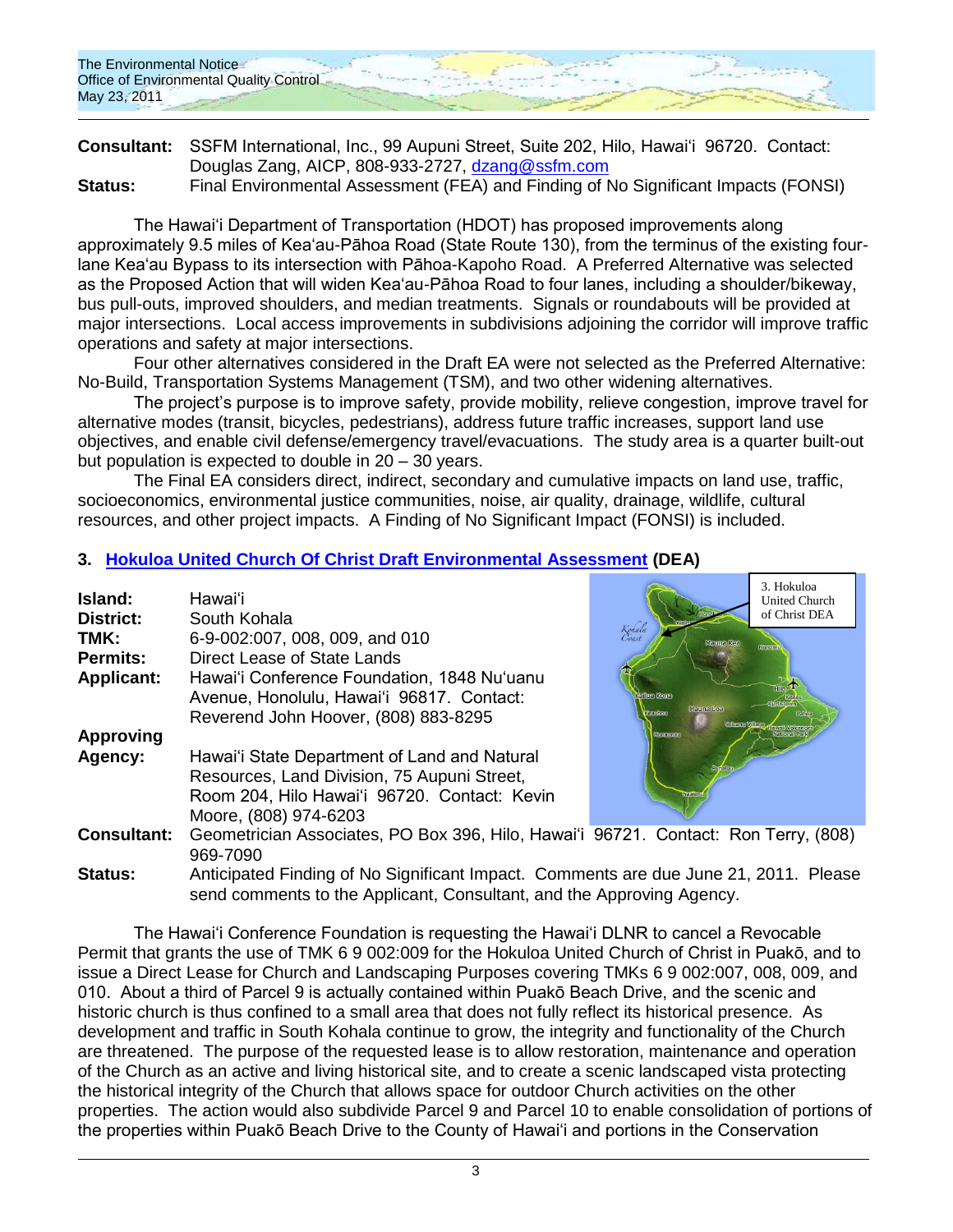

District with adjacent State land. In general, no adverse long-term impacts are expected to result from the action. Shoreline resources would be protected and enhanced by the action through gradual restoration of native and Polynesian vegetation and accommodation of a public shoreline trail. Landscaping activities will not use heavy equipment and will be mitigated by their gradual nature and timing restrictions. Archaeological survey found no sites, and the project supports historic preservation, but work will be immediately halted if unidentified sites, artifacts, or burials are unexpectedly encountered.

### **MAUI (HRS 343)**

### **4. [Kolea Reservoir Removal FEA](http://oeqc.doh.hawaii.gov/Shared%20Documents/EA_and_EIS_Online_Library/Maui/2010s/2011-05-23-FEA-Kolea-Reservoir-Removal.pdf) (FONSI)**

|                             | 4. Kolea Reservoir Removal FEA (FONSI)                                                                                                                                                                                                                                                                                                                                                                                                                                                         | Līpoa Point               | Kōlea Reservoir FEA |
|-----------------------------|------------------------------------------------------------------------------------------------------------------------------------------------------------------------------------------------------------------------------------------------------------------------------------------------------------------------------------------------------------------------------------------------------------------------------------------------------------------------------------------------|---------------------------|---------------------|
| Island:<br><b>District:</b> | Maui<br>Hana                                                                                                                                                                                                                                                                                                                                                                                                                                                                                   |                           | Ge'anae Poin        |
| TMK:                        | $(2)$ 1-1-001:050                                                                                                                                                                                                                                                                                                                                                                                                                                                                              |                           | Nähiku              |
| <b>Permits:</b>             | Department of Health 401 Water Quality<br><b>Certification, Conservation District Use Permit</b><br>(CDUP), Department of Land and Natural<br>Resources (DLNR) Dam Safety Permit,<br>Department of Land and Natural Resources<br>(DLNR), Commission of Water Resource<br>Management Stream Channel Alternation Permit<br>(SCAP) and Stream Diversion Works Abandonment Permit, U.S. Army Corp of Engineers<br>Section 10/404 Permit, Department of Business, Economic Development and Tourism, | Wailea<br>Mäkena<br>Beach |                     |
|                             | Office of Planning, Coastal Zone Management (CZM) Federal Consistency                                                                                                                                                                                                                                                                                                                                                                                                                          |                           |                     |
| <b>Proposing</b><br>Agency: | Public Works Division, Department of Accounting & General Services, 1151 Punchbowl<br>Street, Honolulu, Hawai'i 96813. Contact: Mr. Ernest Y.W. Lau, (808) 586-0526                                                                                                                                                                                                                                                                                                                            |                           |                     |
| <b>Approving</b>            |                                                                                                                                                                                                                                                                                                                                                                                                                                                                                                |                           |                     |
| Agency:                     | State of Hawai'i, Department of Land & Natural Resources, Land Division, 1151<br>Punchbowl Street, Room 220, Honolulu, Hawai'i 96813. Contact: Russell Y. Tsuji, (808)<br>587-0422                                                                                                                                                                                                                                                                                                             |                           |                     |
| <b>Consultant:</b>          | Derrick Elfalan, P.E., Civil Engineer, Oceanit Laboratories, Inc., 828 Fort Street Mall, Suite                                                                                                                                                                                                                                                                                                                                                                                                 |                           |                     |

600, Honolulu, Hawai'i 96813. Contact: (808) 531-3017, Fax: (808) 531-3177 **Status:** Final Environmental Assessment (FEA) and Finding of No Significant Impacts (FONSI)

The Kōlea Reservoir is no longer required for storage of stream water for irrigation and will be removed and restored to a natural stream condition. During construction the stream water will be diverted around the construction site alongside the existing spillway. The reservoir will be graded to form a wide channel with sloped sides then grassed to stabilize the soil. Grass will also be planted in the area upstream of the constructed channel for erosion control. In addition, check dams will be installed within the realigned stream and after the rip-rap apron wall to filter out sediment before discharging downstream of the existing reservoir. When the grass is established, the bypass line will be removed and redirected to the new stream bed channel. A grouted riprap apron will be constructed to direct the flow to the stream below. Short-term impacts will occur during construction from noise, dust and water turbidity. However, these impacts will be mitigated by the use of best management practices and erosion controls. Overall, the construction will not negatively affect any infrastructure, public facilities, utilities, social and economic factors but aid in the preservation of the natural resource.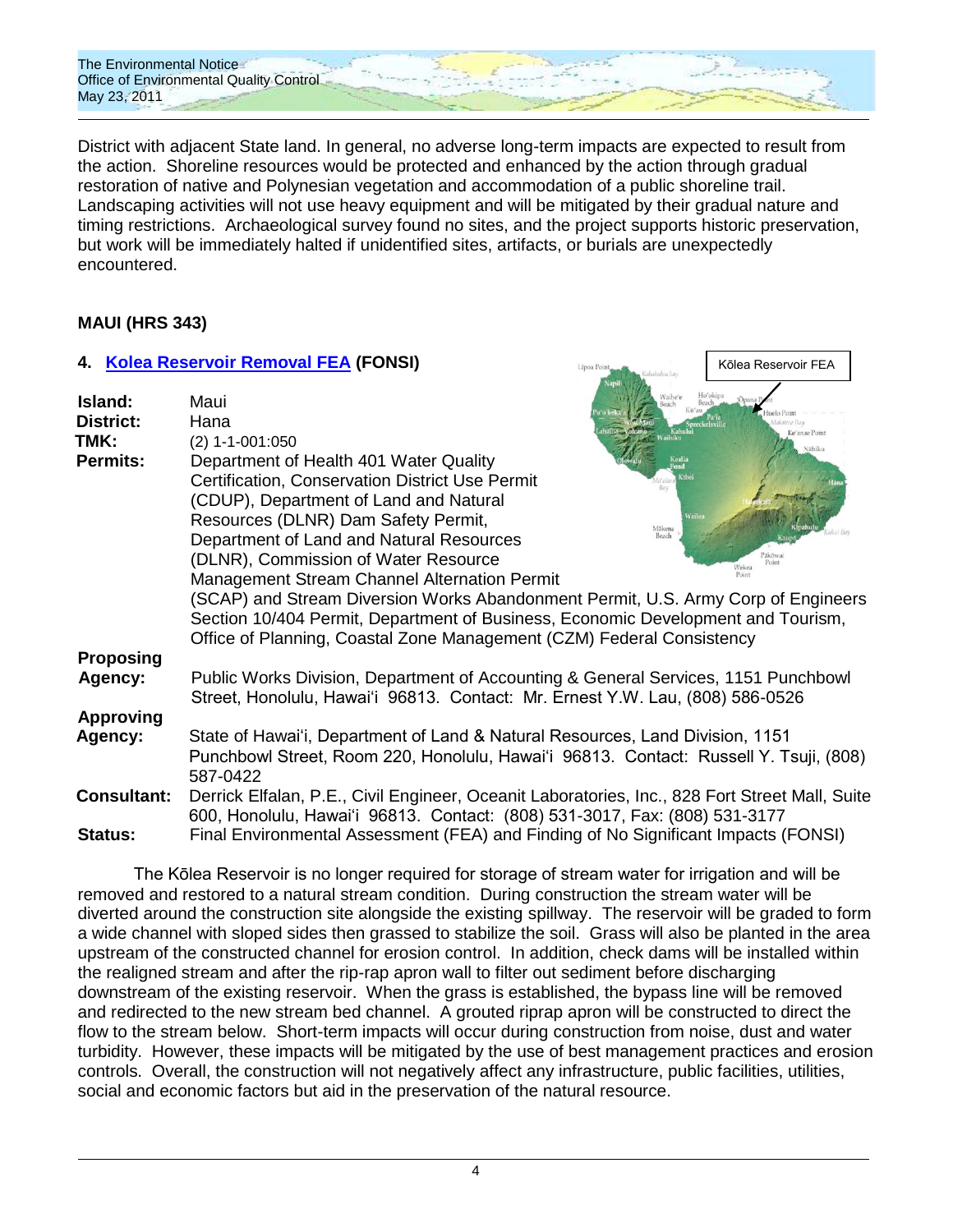# **OAHU (HRS 343)**

# **5. [McKinley High School Athletic Complex Master Plan FEA](http://oeqc.doh.hawaii.gov/Shared%20Documents/EA_and_EIS_Online_Library/Oahu/2010s/2011-05-23-FEA-McKinley-HS-Athletic-Complex-Master-Plan.pdf) (FONSI)**

| Island:<br><b>District:</b>    | Oʻahu<br>Honolulu                                                                                                                                                                  |
|--------------------------------|------------------------------------------------------------------------------------------------------------------------------------------------------------------------------------|
| TMK:                           | TMK (1) 2-3-009:001 (por.)                                                                                                                                                         |
| <b>Permits:</b>                | Hawai'i Community Development Authority Development<br>Permit                                                                                                                      |
| <b>Proposing/Determination</b> |                                                                                                                                                                                    |
| Agency:                        | Department of Education, Facilities Development<br>Branch, c/o Kalani High School, 4680 Kalaniana'ole<br>Highway, Honolulu, Hawaii 96821. Contact: Janna<br>Mihara, (808) 377-8314 |
| <b>Consultant:</b>             | Group 70 International, Inc., 925 Bethel Street, 5th Floor,<br>Honolulu, Hawai'i 96813. Contact: Christine M.<br>Ruotola, (808) 523-5866                                           |
| <b>Status:</b>                 | Final Environmental Assessment (FEA) and Finding of<br>No Significant Impacts (FONSI)                                                                                              |



The State of Hawai'i Department of Education is proposing an Athletic Complex Master Plan (ACMP) to improve the athletic and wellness facility at McKinley High School. Master plan elements include:

- Relocation and replacement of the track/football field and bleachers (approximately 2,500 seats);
- Relocation and replacement of three existing tennis courts and addition of three new tennis courts;
- Replacement Boys P.E. locker/shower facility and Boys athletic locker/shower facility;
- Relocation and replacement of the existing outdoor rifle range with a new semi-enclosed facility;
- A new 100-stall parking lot;
- A new 2-story YMCA wellness center with a 50-meter swimming pool, bleachers, and a 3-story parking structure (340 stalls);
- A new gymnasium building;
- Renovation of the existing gymnasium;
- Relocation and replacement of the baseball field, bleachers (500-1,000 seats), and batting cages;
- An access road extension;
- An outdoor plaza and a pedestrian boulevard; and
- An open plaza at the replacement track/football field.

The facilities will be located in the area of existing athletic facilities and open spaces along the Ewa and makai sides of the school campus. Phase 1 of the master plan includes relocation and replacement of the softball field (upgraded to a softball stadium), construction of a new Girls Athletic Locker Room, and a new access road. A Final Environmental Assessment (June 2010) was prepared for these Phase 1 facilities by Gerald Park Urban Planner. These Phase 1 facilities are currently under construction and will be considered as existing conditions for the purpose of this Environmental Assessment.

This proposed project will require some infrastructure improvements, including the development of additional parking spaces to accommodate public and YMCA member vehicles, access driveway expansion, on-site electrical system upgrade, and on-site drainage system upgrade. Construction is planned to begin in 2013 and full build out is projected to be in 2025, subject to funding approval.

No significant adverse impacts are anticipated from the proposed improvements. Constructionrelated traffic, air, and noise impacts will be short-term in nature.

A Finding of No Significant Impact (FONSI) has been issued.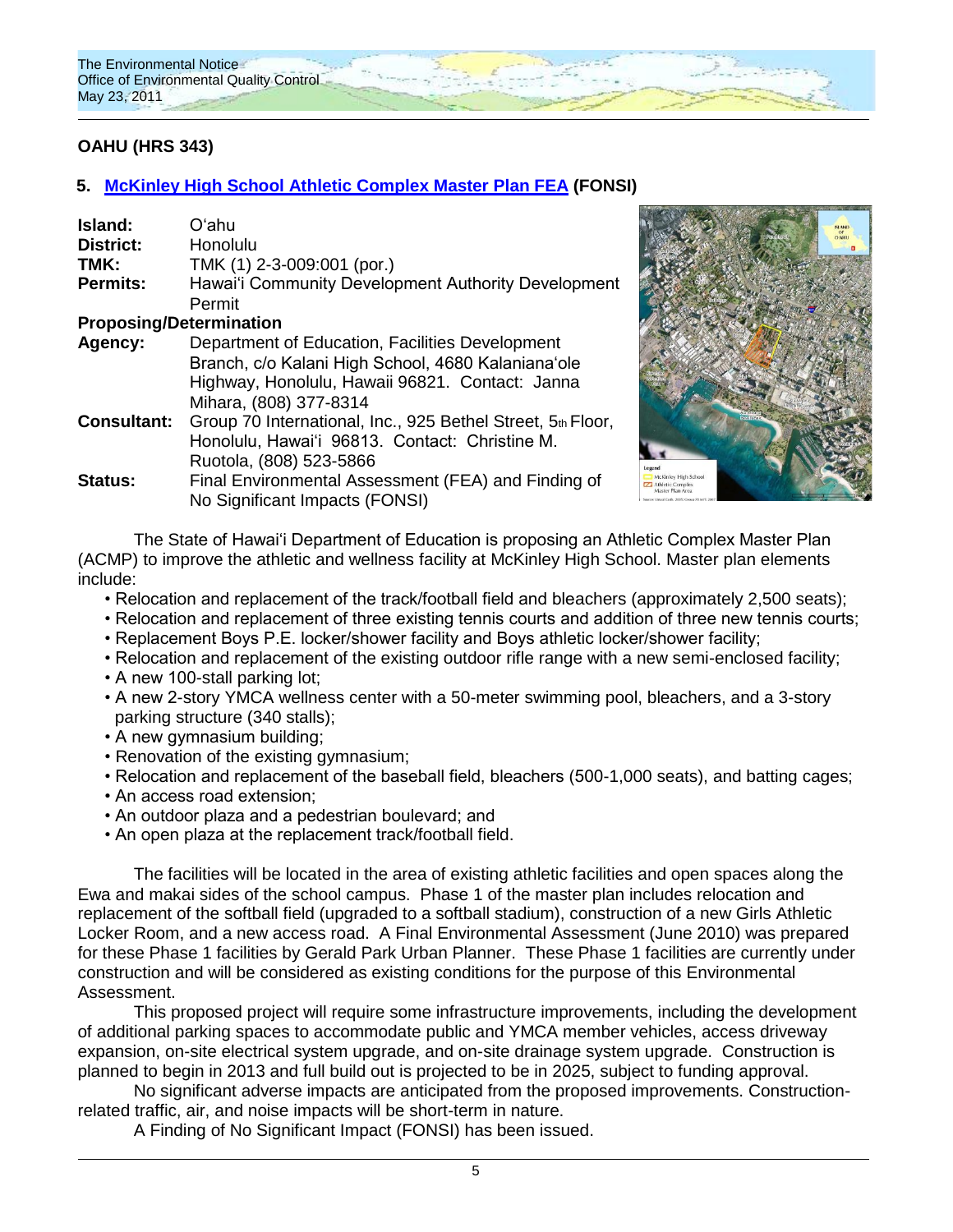

### **6. [Replacement of Mākaha Bridges No. 3 and No. 3A FEA](http://oeqc.doh.hawaii.gov/Shared%20Documents/EA_and_EIS_Online_Library/Oahu/2010s/2011-05-23-FEA-Makaha-Bridges-3-and-3A-Replacement.pdf) (FONSI)**

| Island:         | O'ahu                                               |
|-----------------|-----------------------------------------------------|
| District:       | Wai'anae                                            |
| TMK:            | Between TMKs (1) 8-4-002: 047 and (1) 8-4-010: 012  |
| <b>Permits:</b> | Department of the Army; Section 404 Permit; Stream  |
|                 | Channel Alteration Permit; Coastal Zone Management  |
|                 | Federal Consistency Review; Section 401 Water       |
|                 | Quality Certification; National Pollutant Discharge |
|                 | Elimination System (NPDES), Notice of Intent (NOI)  |
|                 | Form C - Construction Storm Water Permit; NPDES NOI |
|                 | Form G - Construction Dewatering Permit; Special    |
|                 | Management Area Use Permit                          |
|                 |                                                     |



### **Proposing/Determination**

- **Agency:** State of Hawai'i, Department of Transportation, 869 Punchbowl Street, Honolulu, Hawai'i 96813. Contact: Glenn M. Okimoto, Director of Transportation
- **Consultant:** R. M. Towill Corporation, 2024 North King Street, Suite 200, Honolulu, Hawai'i 96819. Contact: Brian Takeda, Planning Project Coordinator

**Status:** Final Environmental Assessment (FEA) and Finding of No Significant Impacts (FONSI).

The State Department of Transportation - Highways Division (DOT-H) is proposing to replace two timber bridges (Nos. 3 and 3A) along Farrington Highway in Mākaha, Wai'anae District, O'ahu, Hawai'i.

The purpose is to replace the wooden bridge structures with new reinforced concrete bridge structures that meet or exceed the current State and Federal design standards.

No significant environmental impacts are anticipated. Best Management Practices and mitigation measures have been proposed to ensure that no significant negative impacts to urban lands, water and air quality, flora and fauna, cultural and scenic resources, land use, or community well-being will result from the proposed project. As part of the mitigation for affected historic properties, a Memorandum of Agreement will be prepared between DOT-H, the Federal Highway Administration, the State Historic Preservation Office, other stakeholder agencies, and concerned consulting parties. The project is not anticipated to result in substantial secondary or cumulative impacts to the natural or built environment or to the social and economic community.

Construction is anticipated to begin in 2012 and last approximately 18 months. The total project cost estimate is approximately \$15 million, and will come from both state and federal sources.

> Ochi Resident

### **7. [Ochi Resident Seawall FEA in Mākaha](http://oeqc.doh.hawaii.gov/Shared%20Documents/EA_and_EIS_Online_Library/Oahu/2010s/2011-05-23-FEA-Ochi-Resident-Seawall-Waianae.pdf) (FONSI)**

| <b>Island:</b><br>District:<br>TMK:<br><b>Applicants:</b> | Oʻahu<br>Wai'anae<br>$8 - 4 - 6$ : 7<br>Ken & Gene Ochi c/o Mike Hitzeman, Sugar<br>Kane Realty, 86-120 Farrington Highway,<br>Wai'anae, Hawai'i 96792. Contact: (808) 696-<br>5833 or (808) 696-5892       | Seawall | Vibinos<br><b>NUTH</b> |
|-----------------------------------------------------------|-------------------------------------------------------------------------------------------------------------------------------------------------------------------------------------------------------------|---------|------------------------|
| <b>Approving</b><br>Agency:                               | Department of Planning and Permitting, City and<br>County of Honolulu, 650 South King Street,                                                                                                               |         |                        |
| <b>Consultant:</b>                                        | Honolulu, Hawai'i 96813. Contact: Elizabeth Krueger, (808) 768-8019<br>Wil Chee - Planning, Inc., 1018 Palm Drive, Honolulu, Hawai'i 96814. Contact: Judy J.<br>Mariant, (808) 596-4688, FAX (808) 597-1851 |         |                        |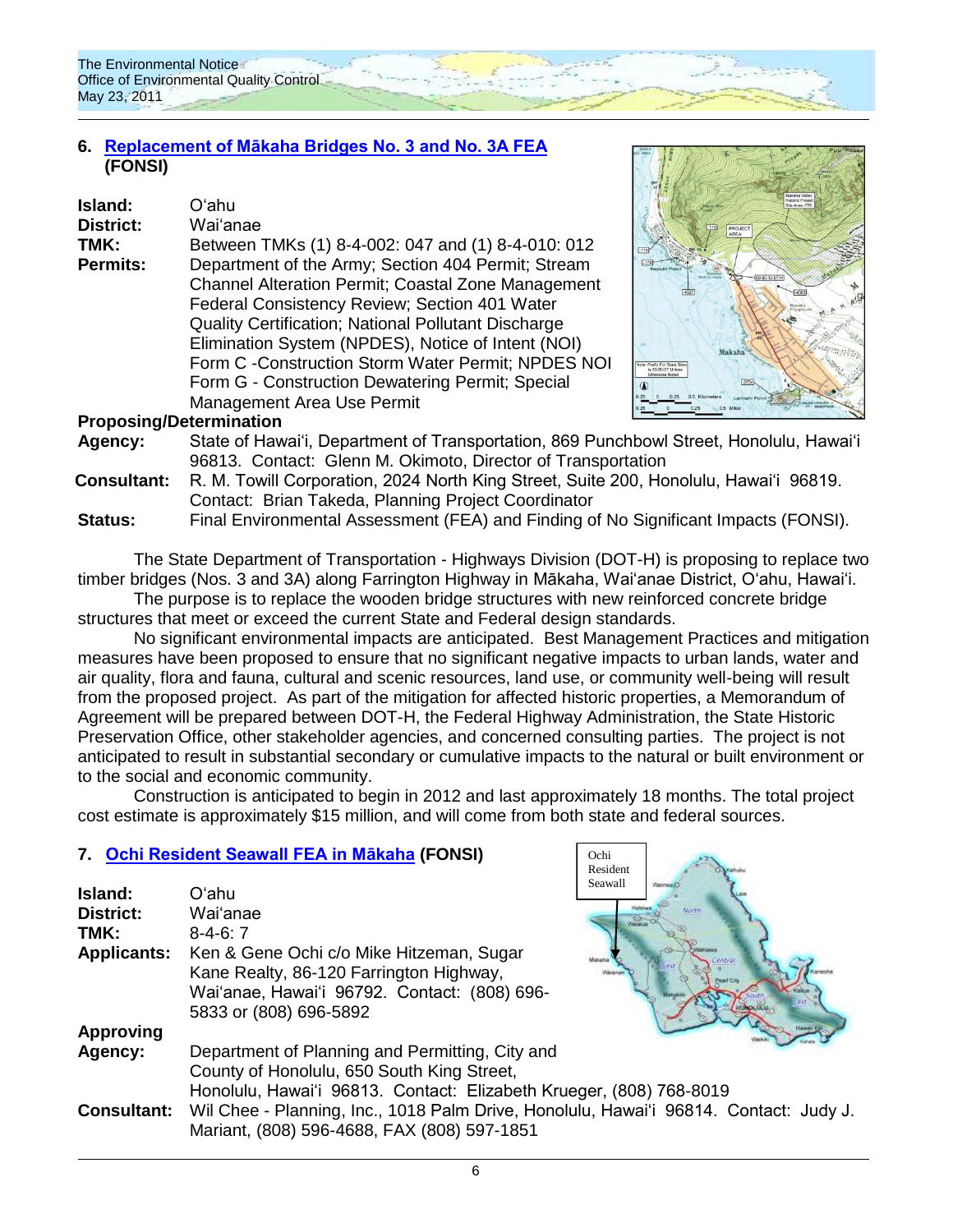

**Status:** Final Environmental Assessment (FEA) and Finding of No Significant Impacts (FONSI)

The Applicant is seeking the approval of an after-the-fact Shoreline Setback Variance to authorize an existing seawall, stone steps, and elevated lanai in the 40-foot shoreline setback area. No new development or physical change is proposed to the Applicant's residential property.

The existing concrete rubble masonry seawall on the site has a width of 2.83 feet with a concrete cap. The average height on the makai side of the seawall is 5.75 feet above the marine terrace. The maximum height of the seawall is 6 feet. On the mauka side of the seawall, the maximum height above ground level is 2.64 feet, with an average wall height of 2.42 feet. There are concrete steps on either end of the wall, adjacent to the side property lines. The seawall encroaches 40 feet into the 40-foot shoreline setback, based on the likely location of the regulatory shoreline, i.e., the makai face of the seawall. (Note: The current shoreline has not yet been certified due to the presence of unauthorized structures in the shoreline area.) A tile wall along the southern property line also encroaches up to 40 feet into the shoreline setback. And, an existing unauthorized elevated lanai encroaches 10 feet into the 40-foot shoreline setback.

# **8. [Kaneohe-Kailua Wastewater Conveyance and Treatment Facilities FEIS](http://oeqc.doh.hawaii.gov/Shared%20Documents/EA_and_EIS_Online_Library/Oahu/2010s/2011-05-23-FEIS-Kaneohe-Kailua-Wastewater-Conveyance-and-Treatmt-Facility-Vol-1-of-2.pdf)**

| Island:<br><b>District:</b><br>TMK:                                           | O'ahu<br>Ko'olaupoko<br>4-4-08: 01; 4-4-11: 81; 4-5-30: 01 and 36, 4-2-15: 09;<br>4-2-17: 01, 16, 17, 18 and 21; 4-4-1: 14; 4-4-11: 03,<br>81, 82 and 83; 4-4-12: 01, 02, 64 and 65; 4-4-38:01;<br>4-5-30:01 and 36; 4-5-31: 76; 4-5-32: 01; 4-5-100: 01,<br>02, 03, 04 and 52; 4-5-101: 33, 34, 35, 36, 37 and 38                                                                                                                                                                                                                                                                                                                                                                                                                                                                                                                                                                                                                                                                                                                                                                                                                                               |                                                  | $\ddot{\textcirc}$<br><b>VICINITY MAF</b> |
|-------------------------------------------------------------------------------|------------------------------------------------------------------------------------------------------------------------------------------------------------------------------------------------------------------------------------------------------------------------------------------------------------------------------------------------------------------------------------------------------------------------------------------------------------------------------------------------------------------------------------------------------------------------------------------------------------------------------------------------------------------------------------------------------------------------------------------------------------------------------------------------------------------------------------------------------------------------------------------------------------------------------------------------------------------------------------------------------------------------------------------------------------------------------------------------------------------------------------------------------------------|--------------------------------------------------|-------------------------------------------|
| <b>Permits:</b>                                                               | Department of the Army Section 404, Clean Water<br>Act; Department of the Army and Coast Guard<br>Section 10, Rivers and Harbors Act; Department of<br>Health Section 401, Clean Water Act, Water Quality<br>Certification, National Pollutant Discharge Elimination<br>System (NPDES) Individual, Permit for Storm Water<br>Associated with Construction Activity, NPDES Permit<br>for Dewatering, Noise Permit, Noise Variance;<br>Department of Land and Natural Resources Conservation District Use Permit, Chapter 6E,<br>HRS Historic Preservation Review; Office of Planning Coastal Zone Management (CZM)<br>Program Consistency Determination; Department of Transportation Permit to Perform<br>Work Within State Highways; City and County of Honolulu Department of Environmental<br>Services Environmental Impact Statement; Department of Planning and Permitting Special<br>Management Area Permit, Shoreline Setback Variance, Grading/Grubbing Permit,<br>Excavation Permit, Trenching Permit, Flood Elevation Certification; Department of<br>Transportation Services Street Usage Permit; Other Rights of Entry and Utility Line<br>Easements | PLANNING ARE<br><b>SOUNDARY</b><br>SCALE IN FEET |                                           |
| <b>Proposing</b><br>Agency:                                                   | City and County of Honolulu, Department of Environmental Services, 1000 Ulu'Ohi'a<br>Street, Suite 308, Kapolei, Hawai'i 96707. Contact: Jack Pobuk, (808) 768-3464                                                                                                                                                                                                                                                                                                                                                                                                                                                                                                                                                                                                                                                                                                                                                                                                                                                                                                                                                                                              |                                                  |                                           |
| <b>Accepting</b><br><b>Authority:</b><br><b>Consultant:</b><br><b>Status:</b> | Mayor, City and County of Honolulu, c/o Department of Environmental Services<br>Wilson Okamoto Corporation, 1907 South Beretania St., Suite 400, Honolulu, HI 96813.<br>Contact: Earl Matsukawa, (808) 946.2277<br>Accepted by the Accepting Authority - Link to Volume 2 - Appendices A to O                                                                                                                                                                                                                                                                                                                                                                                                                                                                                                                                                                                                                                                                                                                                                                                                                                                                    |                                                  |                                           |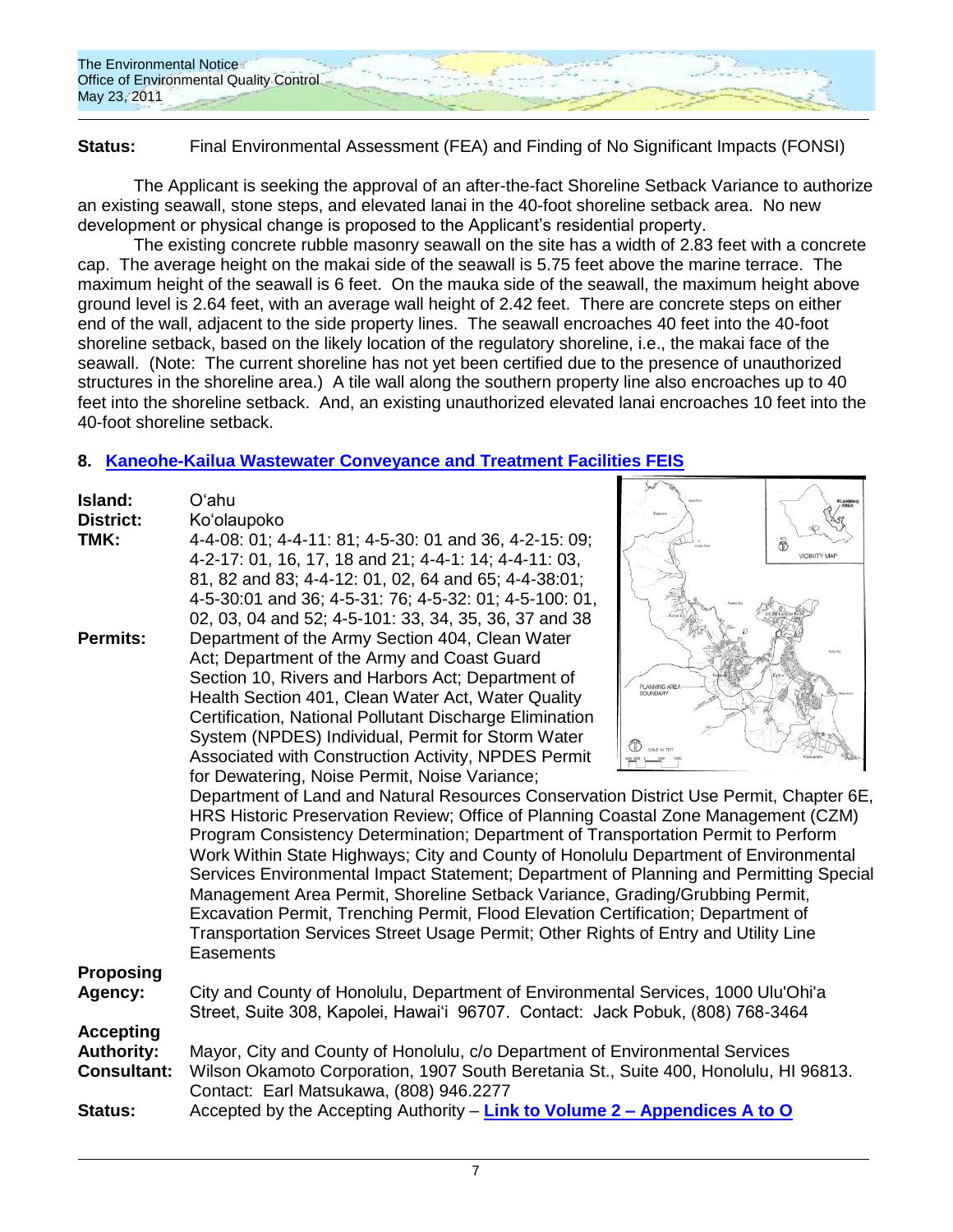| The Environmental Notice                |  |  |
|-----------------------------------------|--|--|
| Office of Environmental Quality Control |  |  |
| May 23, 2011                            |  |  |

The City and County of Honolulu Department of Environmental Services (ENV) proposes to undertake improvements to the wastewater system in the Kane'ohe-Kailua wastewater service area, including a new conveyance system to supplement an existing force main conveying pre-treated wastewater from the Kane'ohe Wastewater Pre-Treatment Facility (WWPTF) to the Kailua Regional Wastewater Treatment Plant (WWTP).

Two alternative facilities are proposed, including:

- 1. Alternative 1 An approximately 2.9-mile long, 36-inch diameter force main from the Kane'ohe WWPTF to the Kailua Regional WWTP. The force main will traverse beneath the seafloor of Kane'ohe Bay. The method of construction of the force main has yet to be determined. Additional improvements include new equalization facilities at both treatment facilities to store wastewater during periods of high rainfall.
- 2. Alternative 2 An approximately 3-mile long, up to 10-foot (inside diameter) tunnel from the Kane'ohe WWPTF to the Kailua Regional WWTP and a new Influent Pump Station to lift the wastewater up to the WWTP for treatment. The tunnel will be aligned to traverse mostly under the Oneawa Hills range, mauka of Kane'ohe Bay Drive. Link to Volume 2.

# **SPECIAL MANAGEMENT AREA (SMA) MINOR PERMITS**

The SMA Minor permits below have been approved or are pending approval (HRS 205A-30). For more information, contact the county/state Planning Department. Honolulu (523-4131); Hawai'i (961-8288); Kaua'i (241-6677); Maui (270-7735); Kaka'ako or Kalaeloa Community Development District (587-2840).

| <b>Location (TMK)</b>              | <b>Description (File No.)</b>                                                | <b>Applicant/Agent</b>                       |
|------------------------------------|------------------------------------------------------------------------------|----------------------------------------------|
| Hawai'i: Puna (1-5-088: 042 & 043) | Routine Maintenance of the<br>Perimeter of the Properties (SMM<br>$11 - 176$ | BENFACT USA, Inc.                            |
| Hawai'i: Puna (1-5-111: 026)       | Routine Maintenance of the<br>Perimeter of the Property (SMM 11-<br>177)     | BENFACT USA, Inc.                            |
| Kaua'i: Kapa'a (4-3-009: 002)      | Addition of Garage and Guest<br>House (SMA(M)-2011-19)                       | Dileep Bal                                   |
| Maui: Lahaina (4-6-032: 048)       | Enlarge Bedrooms & Living Room<br>(SM2 20110026)                             | Ellman, Mark                                 |
| Maui: Lahaina (4-4-008: 001)       | Exterior Alterations (SM2 20110028)                                          | Sephora                                      |
| O'ahu: Makaha (8-4-004: 006)       | Additions and Modifications to Utility<br>Installation (2011/SMA-12)         | New Cingular Wireless PCS, LLC<br>dba AT & T |

# **CONSERVATION DISTRICT USE PERMITS**

Persons interested in commenting on the following Conservation District Use Applications or interested in receiving notification of determinations on Conservation District Use Applications must submit comments and requests to the Department of Land and Natural Resources. Notification requests must include the following information: 1) Name and address of the requestor; 2) The application for which the requestor would like to receive notice of determination; and 3) The date the notice was initially published in the Environmental Notice. Send comments and requests to: Department of Land and Natural Resources, Office of Conservation and Coastal Lands, P.O. Box 621, Honolulu, HI 96809. DLNR will make every effort to notify those interested in the subject CDUAs. However, DLNR is not obligated to notify any person not strictly complying with the above requirements. For more information, please contact Tiger Mills of the Office of Conservation and Coastal Lands staff at (808) 587-0382.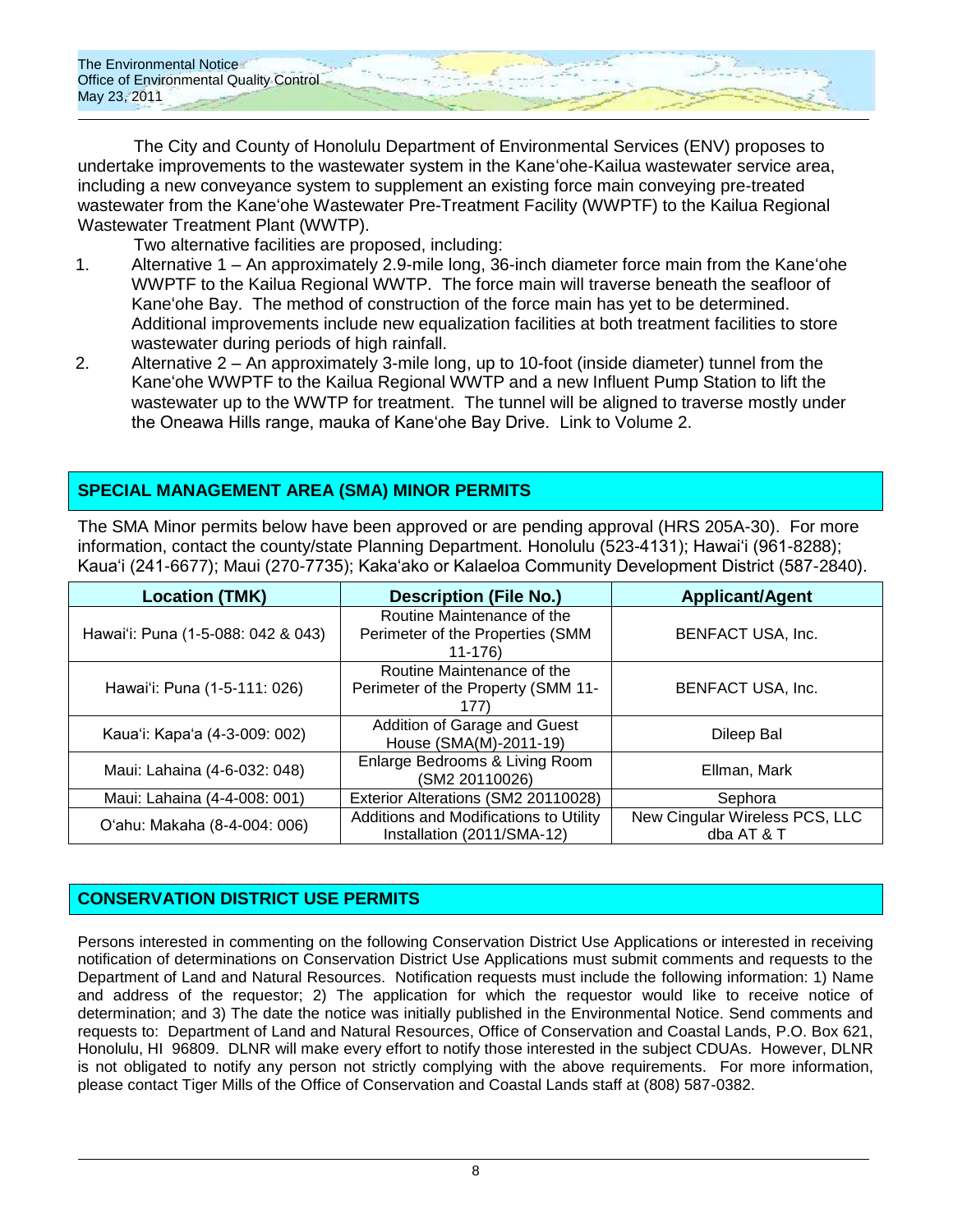

| <b>PROJECT:</b>             |                                                               |
|-----------------------------|---------------------------------------------------------------|
| <b>File No.:</b>            | CDUA HA-3595                                                  |
| <b>Name of Applicant:</b>   | Dr. Takaaki Kajita                                            |
| Location:                   | Mauna Loa, Hawai'i                                            |
| TMK:                        | (3) 4-4-016:001                                               |
| <b>Proposed Action:</b>     | Continuation of the All-Sky Survey High Resolution Air-Shower |
|                             | Detector (ASHRA) Data Collection                              |
| 343, HRS determination:     | Exempt                                                        |
| <b>Applicant's Contact:</b> | Dr. Philippe Binder, (808) 937-2381                           |
| <b>PROJECT:</b>             |                                                               |
| File No.:                   | CDUA OA-3591                                                  |
| <b>Name of Applicant:</b>   | A Charitable Foundation                                       |
| Location:                   | Pupukea, Waimea, O'ahu                                        |
| TMKs:                       | $(1)$ 5-9-024:001; (1) 5-9-23:001; & (1) 6-1-002:022          |
| <b>Proposed Action:</b>     | Consolidation and Subdivision of Land                         |
| <b>HRS</b> determination:   | Exempt                                                        |
| <b>Applicant's Contact:</b> | Tracy Fukuda of Wilson Okamoto Corporation, (808) 946-2277    |
|                             |                                                               |

### **SHORELINE - Certification Applications**

The shoreline certification applications below are available for review at the DLNR Offices on Kaua'i, Hawai'i, Maui, and Honolulu, 1151 Punchbowl Street, Room 220 (HRS 205A-42 and HAR 13-222-12). All comments shall be submitted in writing to the State Land Surveyor, 1151 Punchbowl Street, Room 210, Honolulu, HI 96813 and postmarked no later than 15 calendar days from the date of the public notice of the application. For more information, call Ian Hirokawa at 587-0420.

| File No. | <b>Date</b> | <b>Location</b>                                                                                                                                                                                                                                                           | <b>Applicant/Owner</b>                                                                | <b>TMK</b>                 |
|----------|-------------|---------------------------------------------------------------------------------------------------------------------------------------------------------------------------------------------------------------------------------------------------------------------------|---------------------------------------------------------------------------------------|----------------------------|
| OA-1421  | 4/28/11     | Lots 1605 and 1606 Land Court Application 242 as<br>shown on Map 276 situate at Pu'uloa, 'Ewa, O'ahu<br>Address: 91-249 Ewa Beach Road<br>Purpose: Obtain building permit                                                                                                 | Wesley T. Tengan/<br>Leonardo Ganal                                                   | $9 - 1 - 023:023$ &<br>106 |
| OA-1422  | 5/9/11      | East Side of Kamehameha Highway (State Owned<br>Property) between Punalu'u Beach Park and Haleaha<br>Beach Lots situate at Punalu'u, O'ahu<br>Address: Kamehameha Highway<br>Purpose: Punalu'u shore protection project                                                   | Sam O. Hirota, Inc./<br>State of Hawai'i                                              | $5-3-004,005$ &<br>006     |
| OA-1423  | 5/11/11     | Lots 158 to 162, inclusive of Land Court Application<br>1069 (Map 26) situate at Honouliuli, 'Ewa, O'ahu<br>Address: 91-333, 91-329, 91-317, 91-309, and 91-303<br>Papipi Road<br>Purpose: Shoreline Determination                                                        | Park Engineering/<br>Haseko ('Ewa), Inc.                                              | $9 - 1 - 011:001 -$<br>005 |
| MA-473   | 4/27/11     | Portions of Section 3 of the first partition of the<br>Hamakuapoko Hui and Lot 8 to Kealoha of Section 2<br>of the second partition of the Hamuakuapoko Hui<br>situate at Lower Pa'ia, Hamuakuapoko, Maui<br>Address: 72 Lae Place<br>Purpose: Shoreline setback purposes | Ronald M. Fukumoto<br>Engineering, Inc./ Point<br>Cuban, LLC c/o Don<br><b>Nelson</b> | 2-6-008:009                |
| MA-474   | 5/2/11      | Lot 47 of Waiohuli-Keokea Beach Lots, 2nd Series<br>situate at Waiohuli-Keokea, Kula, Kihei, Maui<br>Address: 1724 Halama Street<br>Purpose: Determine shoreline setback                                                                                                  | Ronald M. Fukumoto<br>Engineering, Inc./ Rixey<br><b>Family LLC</b>                   | 3-9-011:003                |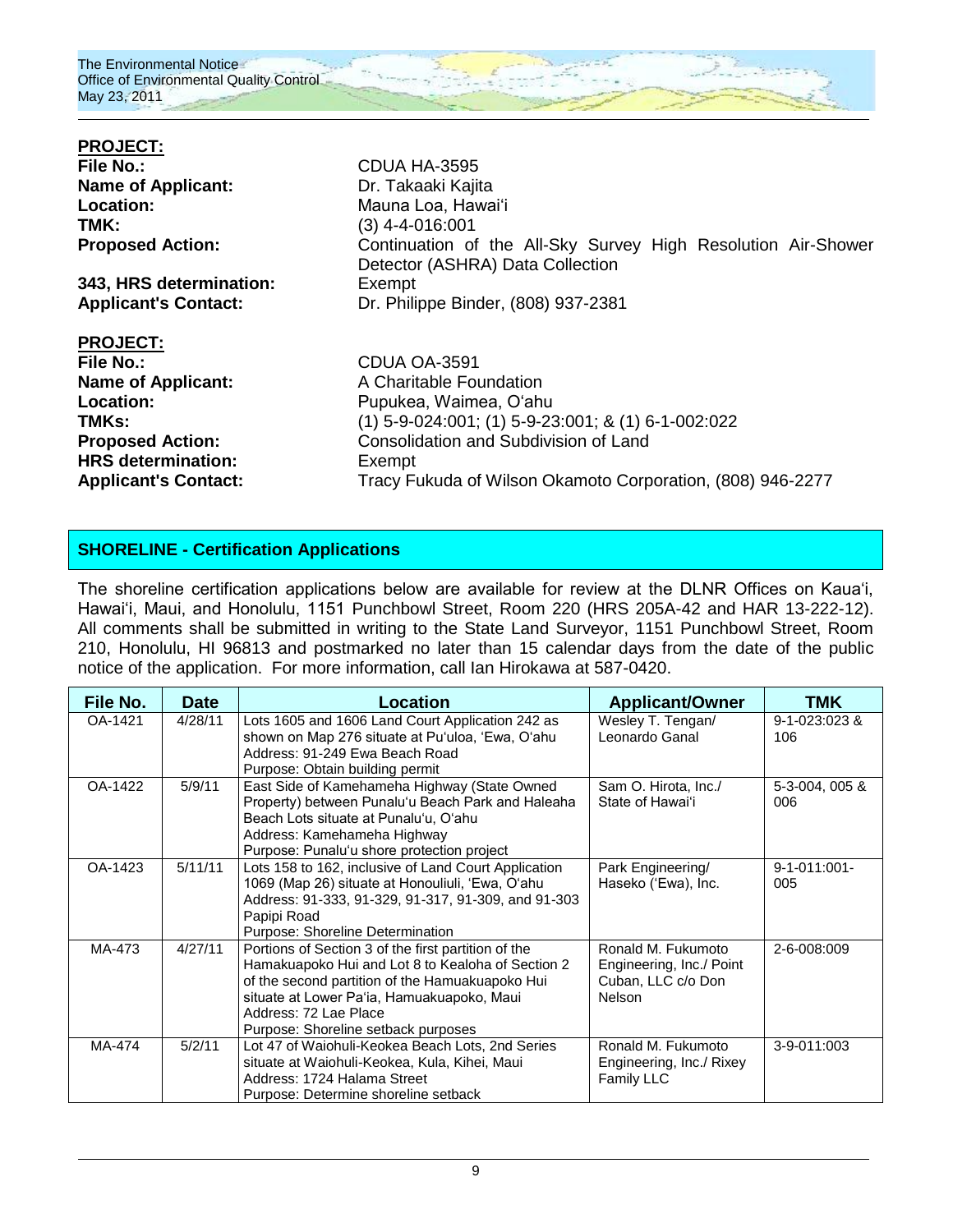| MA-475 | 5/9/11  | "Hale Hui Kai Condominium" being all of Grant 13225<br>to Y. Watanabe and a portion of Grant 1959 to Mahi<br>situate at Kama'ole, Wailuku, Maui<br>Address: 2994 South Kihei Road<br>Purpose: N/A                                                                                                                     | Akamai Land Surveying,<br>Inc./ Hale Hui Kai | 3-9-004:025                               |
|--------|---------|-----------------------------------------------------------------------------------------------------------------------------------------------------------------------------------------------------------------------------------------------------------------------------------------------------------------------|----------------------------------------------|-------------------------------------------|
| HA-437 | 5/11/11 | Lot 9, Vacationland Hawaii Subdivision, portions of<br>R.P. 4479 and L.P. 8177, L.C. Aw. 8559 Apana 5 to C.<br>Kanaina and R.P. 7483, L.C. Aw. 4452 Apana 1 and 2<br>to H. Kalama situate at Kapoho-Halekamahina, Puna,<br>Island of Hawai'i<br>Address: Wai Opae Road<br>Purpose: Due diligence preceding a purchase | John Paris/ Joseph W.<br>Conner              | 1-4-067:009                               |
| KA-351 | 5/9/11  | Moanakai Road, portion of Executive Order 1187, and<br>Parcel 23, Tax Map Key (4) 4-5-002 situate at Kapa'a,<br>Kawaihau, Kaua'i<br>Address: Moanakai Road<br>Purpose: Lydgate to Kapa'a bike/pedestrian path<br>project                                                                                              | Eduardo L. Portugal/<br>County of Kaua'i     | $4 - 5 - 002:001$ &<br>$023: 4 - 5 - 001$ |

# **SHORELINE - Certifications and Rejections**

The shoreline notices below have been proposed for certification or rejection by DLNR (HRS 205A-42 and HAR 13-222-26). Any person or agency who wants to appeal shall file a notice of appeal in writing with DLNR no later than 20 calendar days from the date of this public notice. Send the appeal to the Board of Land and Natural Resource, 1151 Punchbowl Street, Room 220, Honolulu, HI 96813.

| File No. | <b>Proposed/Rejected</b>                   | <b>Location</b>                                                                                                                                                                                                                                                                                                           | <b>Applicant/Owner</b>                                         | <b>TMK</b>            |
|----------|--------------------------------------------|---------------------------------------------------------------------------------------------------------------------------------------------------------------------------------------------------------------------------------------------------------------------------------------------------------------------------|----------------------------------------------------------------|-----------------------|
| OA-1398  | <b>Proposed Shoreline</b><br>Certification | Lot 6 being a portion of R.P. 4498, L.C.<br>Aw. 6175, Apana 1 to Kamaha No Malaea<br>situate at Wailupe, Honolulu, O'ahu<br>Address: 5295 Kalaniana'ole Highway<br>Purpose: Development of property                                                                                                                       | Dennis K. Hashimoto/<br>Beverly Ing Lee                        | 3-6-002:002           |
| OA-1405  | <b>Proposed Shoreline</b><br>Certification | Parcel 3, Tax Map Key 8-4-005 situate at<br>Makaha, Wai'anae, O'ahu<br>Address: 84-897 Farrington Highway<br>Purpose: Obtain building permit                                                                                                                                                                              | Wesley T. Tengan/<br>Kalina Roman                              | 8-4-005:003           |
| OA-1413  | <b>Proposed Shoreline</b><br>Certification | Lot 604 as shown on Map 64 Land Court<br>Application 1089 situate at Kamananui,<br>Waialua, O'ahu<br>Address: 67-011 Kaimanu Place<br>Purpose: Building setback line                                                                                                                                                      | Gil P. Bumanglag/ John 6-7-014:028<br>A. Borsa, Jr. Trust      |                       |
| OA-1418  | <b>Proposed Shoreline</b><br>Certification | Lot 34-D Kahala Cliffs Subdivision situate<br>at Kahala, Honolulu, O'ahu<br>Address: 4162 Black Point Road<br>Purpose: Building permit                                                                                                                                                                                    | Walter P. Thompson,<br>Inc./ Kevin Fialko                      | 3-5-001:004           |
| MA-468   | <b>Proposed Shoreline</b><br>Certification | Limited Common Element 13 (Apartment<br>No. 13) of the "Maluhia at Wailea"<br>Condominium (Condominium Map No.<br>1384) being a portion of Lot 216 of Land<br>Court Application 1804 (Map 31) situate at<br>Honua'ula, Makawao, Maui<br>Address: 17 Maluhia Lane #13<br>Purpose: New construction of private<br>residence | Akamai Land<br>Surveying, Inc./<br>Moondance Holdings,<br>Inc. | 2-1-008:062<br>(por.) |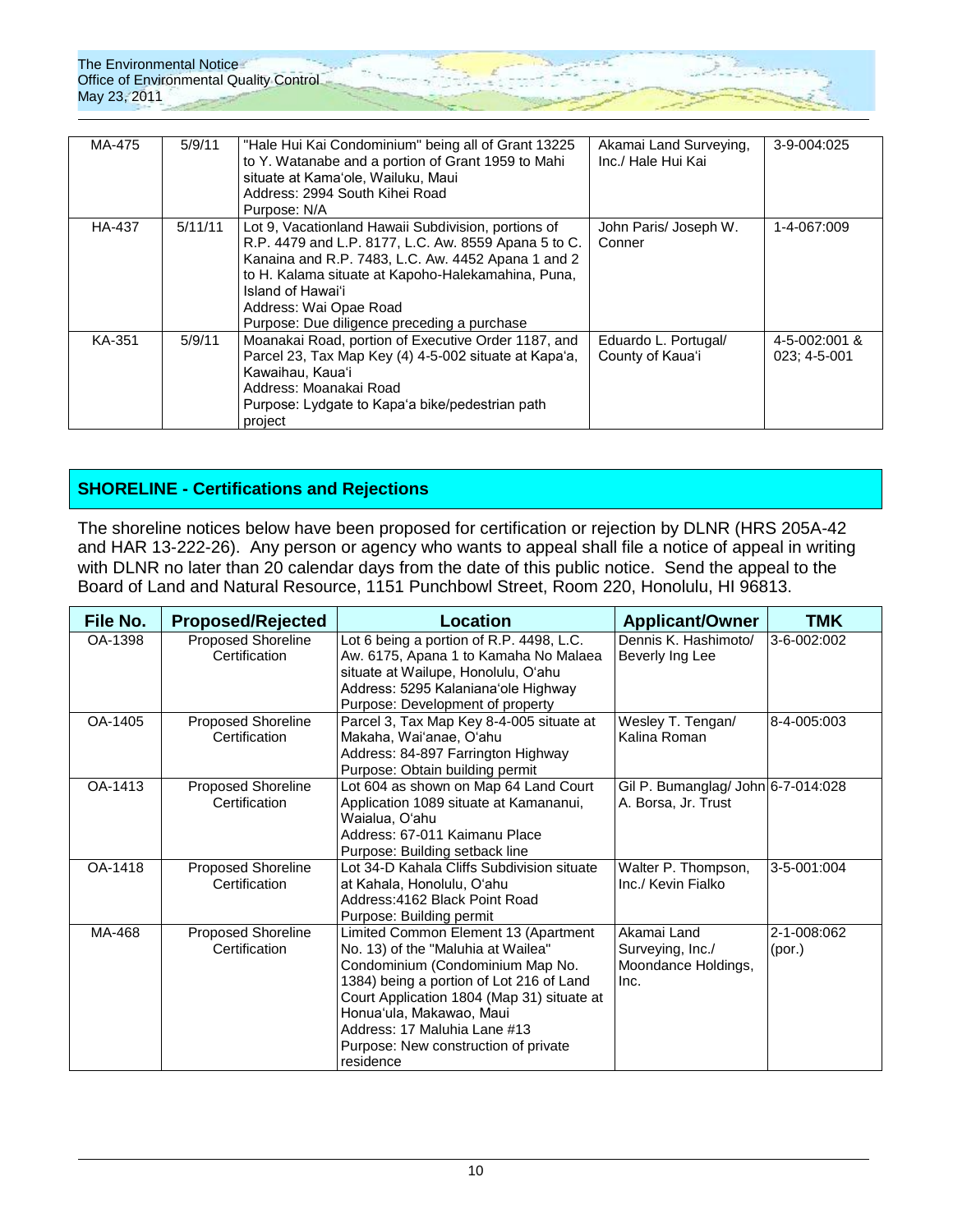

| HA-433  | Proposed Shoreline        | Lot B being portions of R.P. 8161, L.C. Aw. | Wes Thomas            | 5-8-001:008 |
|---------|---------------------------|---------------------------------------------|-----------------------|-------------|
|         | Certification             | 9971, Ap. 20 to W.P. Leleihoku (Certificate | Associates/           |             |
|         |                           | of Boundaries No. 185) situate at Puanui,   | Kamehameha Schools    |             |
|         |                           | North Kohala, Island of Hawai'i             |                       |             |
|         |                           | Address: N/A                                |                       |             |
|         |                           | Purpose: Permitting purposes related to     |                       |             |
|         |                           | the development of cultural resources       |                       |             |
| KA-347  | <b>Proposed Shoreline</b> | 5156 Weke Road Ld. Ct. App. 1824 situate    | Ronald J. Wagner/     | 5-5-002:017 |
|         | Certification             | at Hanalei, Halelea, Kaua'i                 | Hanalei Kahakai Hale, |             |
|         |                           | Address: 5156 Weke Road                     | LLC.                  |             |
|         |                           | Purpose: Building permit residence          |                       |             |
|         |                           | remodel                                     |                       |             |
| OA-1392 | Rejection                 | Consolidation of Lot 6-B, R.P. 7984, L.C.   | Walter P. Thompson,   | 4-4-007:017 |
|         |                           | Aw. 4452, Ap. 13 to H. Kalama and Parcel    | Inc./ Sherryl Buecher |             |
|         |                           | 6-B-1 of Reclaimed (Filled) Land of         |                       |             |
|         |                           | Kaneohe Bay into Lot 1 situate at           |                       |             |
|         |                           | Kaneohe, Ko'olaupoko, O'ahu                 |                       |             |
|         |                           | Address: 44-331 A Kaneohe Bay Drive         |                       |             |
|         |                           | Purpose: Consolidation of property          |                       |             |

# **POLLUTION CONTROL PERMITS**

Below are some pollution control permits before the State Department of Health (HRS 342B and HAR 11-60.1). For more information, contact the number given.

| <b>Branch</b><br><b>Permit Type</b>                                     | <b>Applicant and</b><br><b>Permit Number</b>                                                                                        | <b>Project</b><br><b>Location</b>                                          | <b>Pertinent</b><br><b>Date</b> | <b>Proposed</b><br><b>Use</b>                                         |
|-------------------------------------------------------------------------|-------------------------------------------------------------------------------------------------------------------------------------|----------------------------------------------------------------------------|---------------------------------|-----------------------------------------------------------------------|
| Clean Air Branch,<br>586-4200, Covered<br>Source Permit                 | City and County of<br>Honolulu<br>CSP No. 0708-01-C<br>Initial Application No.<br>0708-01                                           | Located at:<br>Kapa'a Quarry Rod,<br>Kailua, O'ahu                         | Comments<br>Due:<br>5/30/2011   | Landfill Gas<br><b>Collection and Control</b><br>System               |
| Clean Air Branch,<br>586-4200, -Non-<br><b>Covered Source</b><br>Permit | U.S. Army, Theater High<br>Altitude Area Defense<br>(THAAD)<br>NSP No. 0523-01-N<br>Application for<br>Modification No. 0523-<br>07 | Located at:<br>Pacific Missile Range<br>Facility, Barking Sands,<br>Kaua'i | Issued:<br>4/29/11              | Diesel Engine<br>Generators                                           |
| Clean Air Branch,<br>586-4200, Non-<br><b>Covered Source</b><br>Permit  | <b>Delta Construction</b><br>Corporation<br>NSP No. 0740-01-NT<br>Application for Initial<br>Permit No. 0740-01                     | Located at:<br>Various Temporary Sites,<br>State of Hawai'i                | Issued:<br>4/29/11              | Mobile Screening<br>Plant                                             |
| Clean Air Branch,<br>586-4200, Covered<br>Source Permit                 | Green Energy Team,<br>LLC.<br>CSP No. 0650-01-C<br>Application for a<br><b>Significant Modification</b><br>No. 0650-02              | Located at:<br>Old Government Road,<br>Koloa, Kaua'i                       | Comments<br>Due:<br>6/4/11      | One (1) nominal 100<br><b>MMBtu/hr Biomass</b><br><b>Fired Boiler</b> |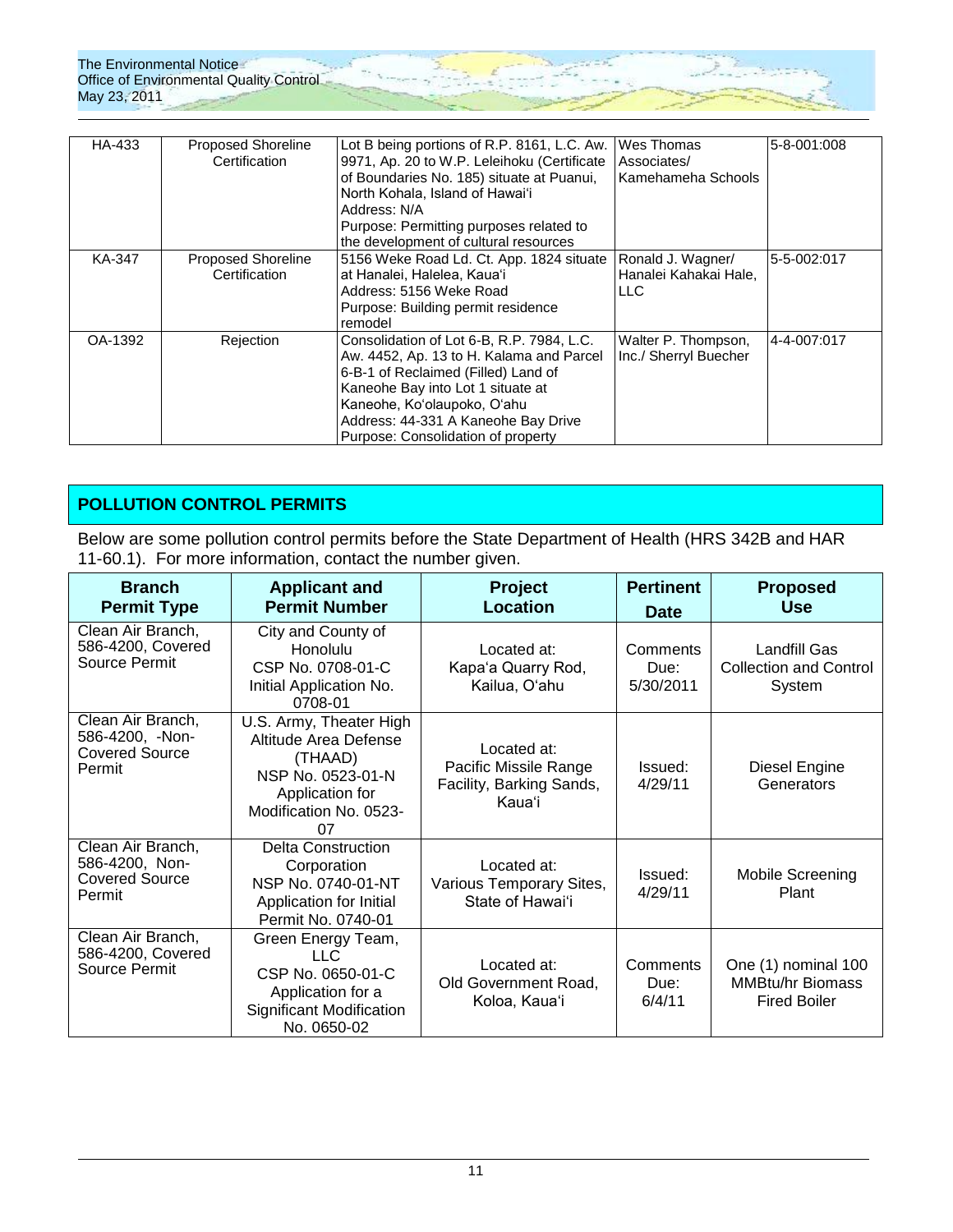| Clean Air Branch,<br>586-4200, Non-<br><b>Covered Source</b><br>Permit | Hawaiian Electric<br>Company, Inc.<br>CSP No. 0548-01-C<br>Application for<br>Modification<br>No. 0548-05 | Located at:<br>91-196 Hanua Street<br>Kapolei, O'ahu              | Issued:<br>4/29/11          | Campbell Industrial<br>Park Generating<br>Station |
|------------------------------------------------------------------------|-----------------------------------------------------------------------------------------------------------|-------------------------------------------------------------------|-----------------------------|---------------------------------------------------|
| Clean Air Branch,<br>586-4200, Covered<br>Source Permit                | Jayar Construction, Inc.<br>CSP No. 0739-01-CT<br>Initial Application No.<br>0739-01                      | Located at:<br><b>Various Temporary Sites</b><br>State of Hawai'i | Comments<br>Due:<br>6/13/11 | 350 TPH Mobile<br><b>Crushing Plant</b>           |

# **FEDERAL NOTICES**

# **[US Army Combat Aviation Brigade Complex at Wheeler Army Airfield EA](http://oeqc.doh.hawaii.gov/Shared%20Documents/EA_and_EIS_Online_Library/Oahu/2010s/2011-05-23-NEPA-EA-US-Army-Combat-Aviation-Wheeler-Complex.pdf) (NEPA)**

| Island:                        | Oʻahu                                                                                                                                                                                                                                                                                         |
|--------------------------------|-----------------------------------------------------------------------------------------------------------------------------------------------------------------------------------------------------------------------------------------------------------------------------------------------|
| <b>District:</b>               | Wahiawa                                                                                                                                                                                                                                                                                       |
| TMK:                           |                                                                                                                                                                                                                                                                                               |
| <b>Permits:</b>                | N/A                                                                                                                                                                                                                                                                                           |
| <b>Proposing/Determination</b> |                                                                                                                                                                                                                                                                                               |
| Agency:                        | US Army Garrison, Hawai'i, US Army Installation Management Command, Pacific<br>Region, Headquarters, Directorate of Public Works, United States Army Garrison, Hawai'i,<br>Schofield Barracks, Hawai'i 96857-5000. Contacts: William Rogers (808) 656-1530 or<br>Dale Kanehisa (808) 656-1940 |
|                                | Consultant: Tetra Tech, Inc., 737 Bishop Street, Suite 3020, Honolulu, Hawai'i 96813. Contact:<br>Marleina Overton, (808) 533-3366                                                                                                                                                            |
| <b>Status:</b>                 | The Army is preparing a draft finding of no significant impact (FONSI)                                                                                                                                                                                                                        |

The Proposed Action includes the construction of a Combat Aviation Brigade Complex and related infrastructure at Wheeler Army Airfield that are needed to facilitate the Army's modern operational requirements for a Combat Aviation Brigade. Based on the analysis in the EA, no significant direct, indirect, or cumulative effects on the quality of the natural or human environment would occur by implementing the Proposed Action. Because no significant environmental impacts would result from implementing the proposed action, the Army is preparing a draft finding of no significant impact (FONSI).

### **[Marine Mammals; Photography Permit Application No. 16360](http://frwebgate1.access.gpo.gov/cgi-bin/TEXTgate.cgi?WAISdocID=5FmRyJ/0/1/0&WAISaction=retrieve)**

Notice is hereby given that Oceanic Nature Film Productions (Responsible Party: Dietrich Paulmann), P.O. Box 301 722, Albany 0752, Auckland, New Zealand has applied in due form for a permit to conduct commercial/educational photography of cetaceans off Hawai'i.

The application and related documents are available for review upon written request or by appointment in the following offices: Permits, Conservation and Education Division, Office of Protected Resources, NMFS, 1315 East-West Highway, Room 13705, Silver Spring, MD 20910; phone (301) 713- 2289; fax (301) 713-0376; and Pacific Islands Region, NMFS, 1601 Kapi'olani Blvd., Rm 1110, Honolulu, HI 96814-4700; phone (808) 944-2200; fax (808) 973-2941.

Written comments or requests for a public hearing on this application should be mailed to the Chief, Permits, Conservation and Education Division, F/PR1, Office of Protected Resources, NMFS, 1315 East-West Highway, Room 13705, Silver Spring, MD 20910. Those individuals requesting a hearing should set forth the specific reasons why a hearing on this particular request would be appropriate.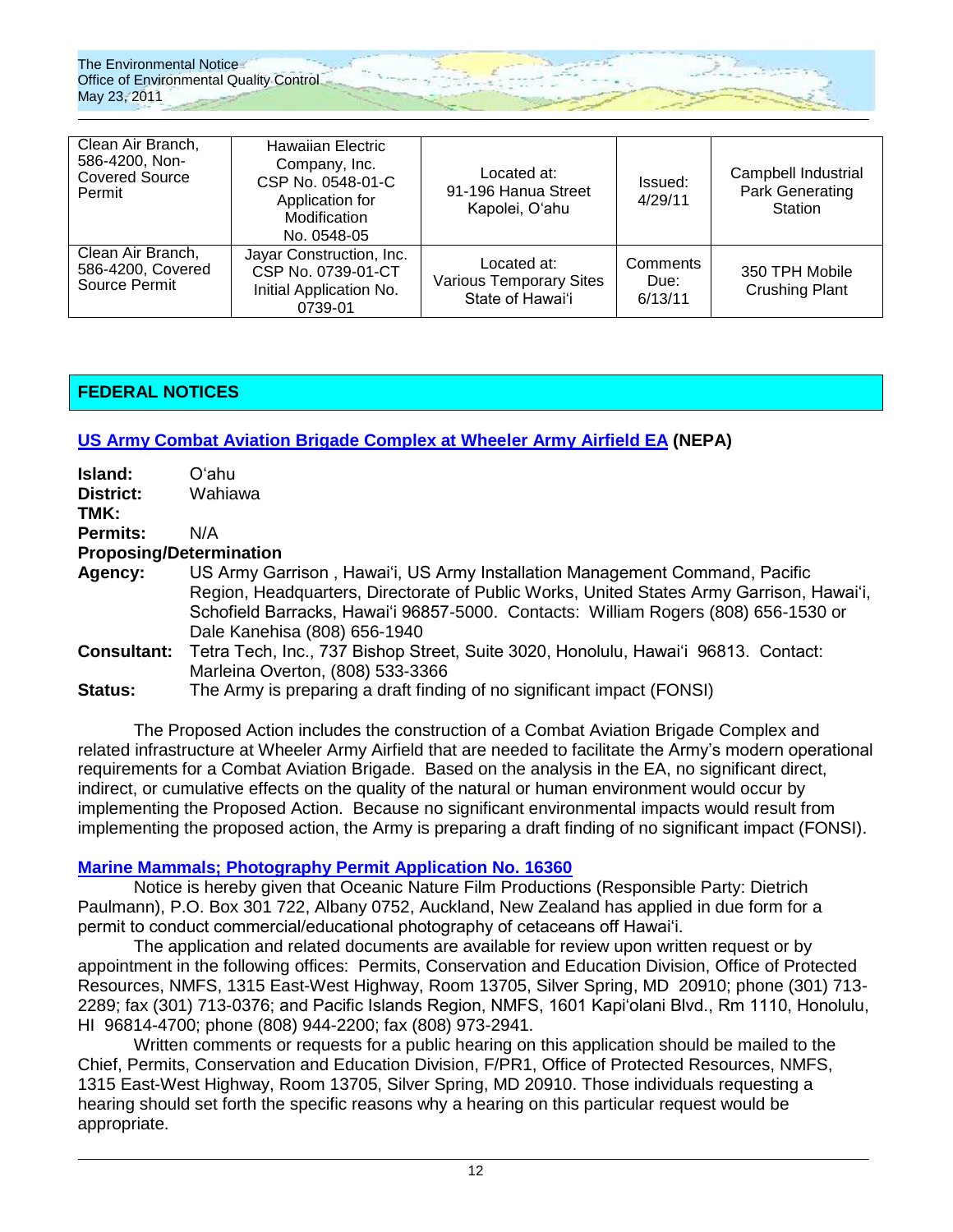The Environmental Notice Office of Environmental Quality Control May 23, 2011

Comments may also be submitted by facsimile at (301) 713-0376, provided the facsimile is confirmed by hard copy submitted by mail and postmarked no later than the closing date of the comment period.

Comments may also be submitted by e-mail. The mailbox address for providing e-mail comments is [NMFS.Pr1Comments@noaa.gov.](mailto:NMFS.Pr1Comments@noaa.gov) Include in the subject line of the e-mail comment the following document identifier: File No. 16360.

FOR FURTHER INFORMATION CONTACT: Carrie Hubard or Laura Morse, (301) 713-2289.

# **[East Maui Pumped Storage Water Supply LCC; Notice of Preliminary](http://frwebgate1.access.gpo.gov/cgi-bin/TEXTgate.cgi?WAISdocID=5FmRyJ/3/1/0&WAISaction=retrieve) Permit Application**

On April 1, 2011, East Maui Pumped Storage Water Supply LCC filed an application for a preliminary permit, pursuant to section 4(f) of the Federal Power Act (FPA), proposing to study the feasibility of the East Maui Pumped Storage Water Supply Project to be located on the Miliko Gulch, in Maui County, Hawai'i. The sole purpose of a preliminary permit, if issued, is to grant the permit holder priority to file a license application during the permit term. A preliminary permit does not authorize the permit holder to perform any land-disturbing activities or otherwise enter upon lands or waters owned by others without the owners' express permission.

The proposed project will consist of the following: (1) A 400-foot-long, 250-foot-high earthen dam impounding an upper reservoir with a 40-acre surface area and storage volume of 2,750 acre-feet; (2) a 15,600-foot-long, 5-foot-diameter steel penstock; (3) a 1,400-foot-long, 50-foot-high intermediate earthen dam impounding an intermediate reservoir with a 55-acre surface area and storage volume of 2,750 acre-feet; (4) a 800-foot-long, 200-foot-high intermediate earthen dam impounding a lower reservoir with a 50-acre surface area and storage volume of 5,000 acre-feet; (5) a 7,000-foot-long, 6-foot-diameter steel penstock; (6) a powerhouse containing two Francis-type pump units at 15-megawatts each; (7) a 11-mile-long, 138-kilovolt transmission line connecting to the Inter-Island direct current transmission line. The estimated annual generation of the project would be 120 gigawatt-hours.

Applicant Contact: Mr. Bart M. O'Keeffe, East Maui Pumped Storage Water Supply LLC; P.O. Box 1916; Discovery Bay, CA 94505; phone: (925) 634-1550. FERC Contact: Ian Smith; phone: (202) 502-8943.

Deadline for filing comments, motions to intervene, competing applications (without notices of intent), or notices of intent to file competing applications: 60 days from the issuance of this notice. Competing applications and notices of intent must meet the requirements of 18 CFR 4.36. Comments, motions to intervene, notices of intent, and competing applications may be filed electronically via the Internet. See 18 CFR 385.2001(a)(1)(iii) and the instructions on the Commission's Web site [http://www.ferc.gov/docs-filing/efiling.asp.](http://frwebgate.access.gpo.gov/cgi-bin/leaving.cgi?from=leavingFR.html&log=linklog&to=http://www.ferc.gov/docs-filing/efiling.asp) Commenters can submit brief comments up to 6,000 characters, without prior registration, using the eComment system at [http://www.ferc.gov/docs](http://www.ferc.gov/docs-filing/ecomment.asp)[filing/ecomment.asp.](http://www.ferc.gov/docs-filing/ecomment.asp) You must include your name and contact information at the end of your comments. For assistance, please contact FERC Online Support at **FERCOnlineSupport@ferc.gov** or toll free at 1-866-208-3676, or for TTY, (202) 502-8659. Although the Commission strongly encourages electronic filing, documents may also be paper-filed. To paper-file, mail an original and seven copies to: Kimberly D. Bose, Secretary, Federal Energy Regulatory Commission, 888 First Street, NE., Washington, DC 20426.

More information about this project, including a copy of the application, can be viewed or printed on the "eLibrary'' link of Commission's Web site at [http://www.ferc.gov/docs-filing/elibrary.asp.](http://frwebgate.access.gpo.gov/cgi-bin/leaving.cgi?from=leavingFR.html&log=linklog&to=http://www.ferc.gov/docs-filing/elibrary.asp) Enter the docket number (P-14142-000) in the docket number field to access the document. For assistance, contact FERC Online Support.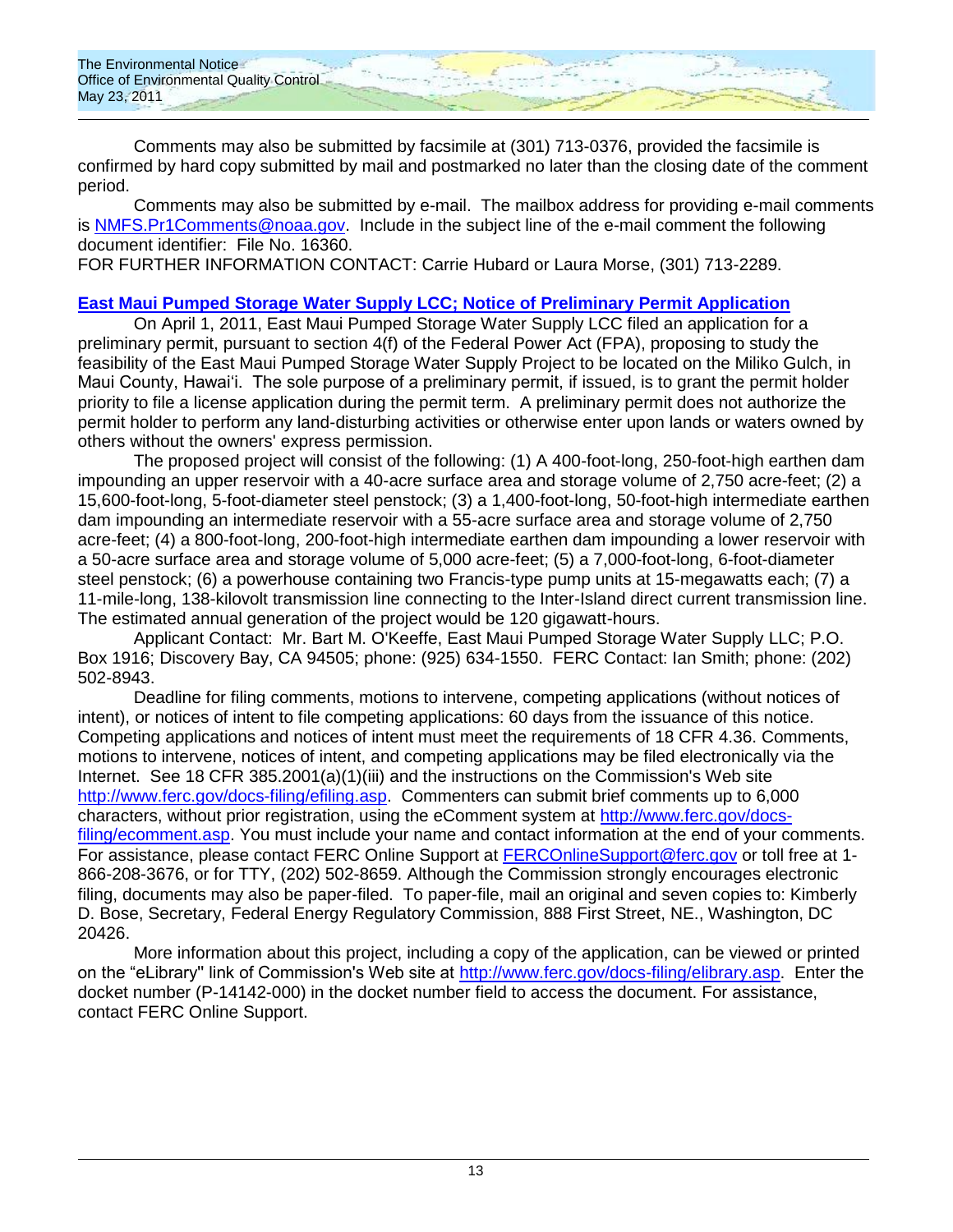# **ENVIRONMENTAL COUNCIL NOTICES**

The Hawai'i Department of Land and Natural Resources and the City and County of Honolulu Department of Transportation Services have submitted the proposed exemptions below to the Environmental Council for review and concurrence. The 30-day comment period ends June 21, 2011. Send comments to the OEQC at the address on the first page. Emailed comments are welcome.

### **1. Department of Land and Natural Resources Fencing exemption proposal**

### **Proposed Department-wide Exemptions**

Exemption Class 3. Number 1

Fences [to include areas no greater than 10 acres] around or to manage [individual or small colonies of] rare, threatened or endangered plants, covered and open areas for endangered species [(waterfowl, water birds, forest birds)], game birds and mammals [(pheasants, quail, partridges, pigs, sheep, goats, deer)]; auxiliary buildings for food storage, equipment storage, incubators and brooders; open-top breeding and release pens, field aviaries, hacking boxes, and for watershed and native forest management and restoration. Fences will contain step-overs or other features that permit pedestrian access for cultural and recreational use.

### **2. Additional two DLNR exemption proposals as discussed at the May 11, 2011 Environmental Council Meeting**

### **Proposed Department-wide Exemptions**

Exemption Class 1. New

Mitigation of any hazardous conditions that present imminent danger and are necessary to protect public health, safety, welfare, or public trust resources.

Exemption Class 1. New

Upon determination by the Department Director that an emergency exists, emergency mitigation and restoration work to prevent damage from continuing to occur and to restore the topographical features and biological resources.

Exemption Class 4. New

Upon determination by the Department Director that an emergency exists, emergency mitigation and restoration work to prevent further damage from occurring and to restore the topographical features and biological resources.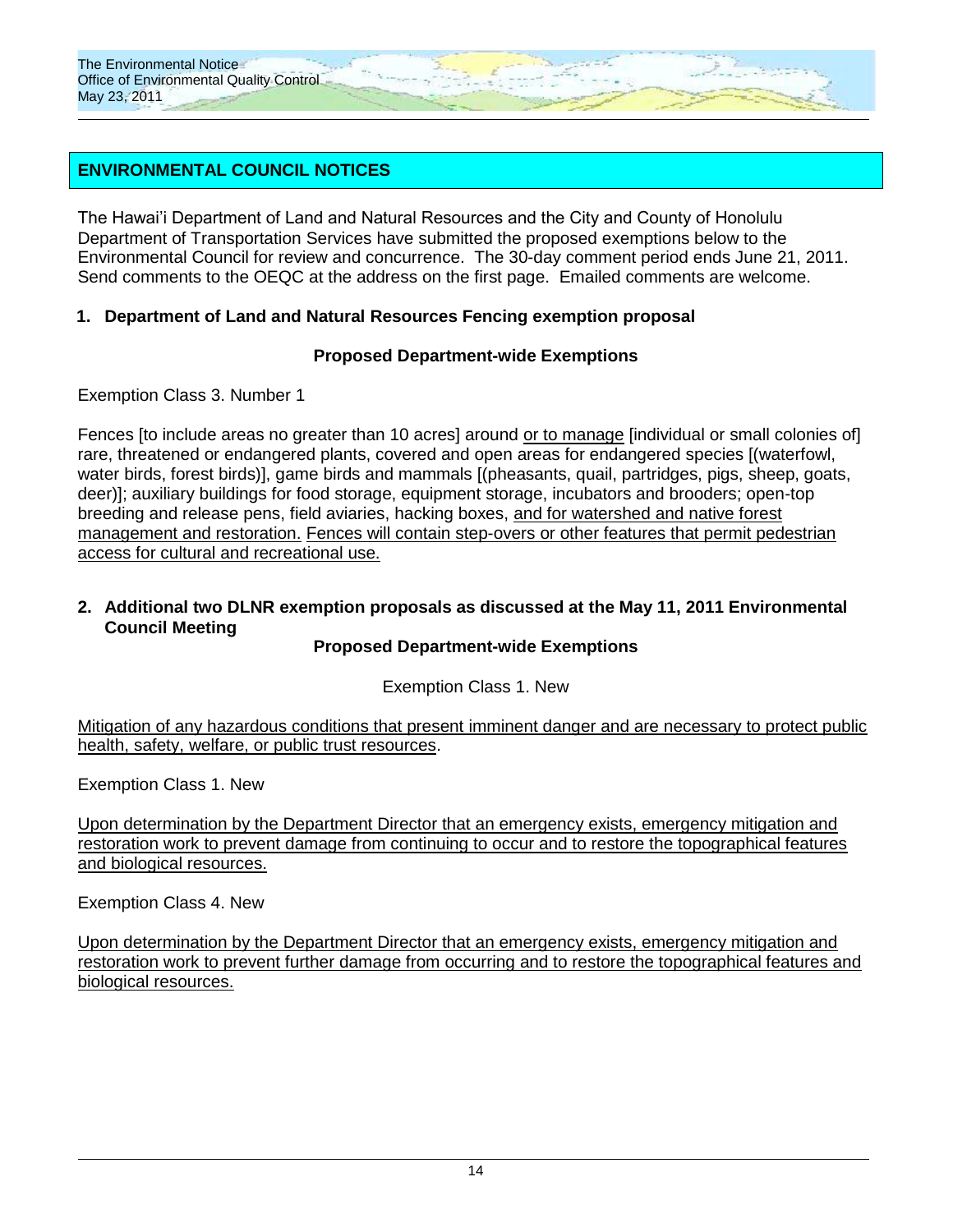

# **3. C&C DOT exemption proposals**

#### **COMPREHENSIVE EXEMPTION LIST FOR THE CITY AND COUNTY OF HONOLULU DEPARTMENT OF TRANSPORTATION SERVICES MAY 30, 2009**

According to section 11-200-8, Hawaii Revised Rules, the Department of Transportation Services may declare exempt the following types of actions from the requirement to prepare an environmental assessment.

The Department of Transportation Services shall not make exemption declarations when the cumulative impact of planned successive actions in the same place, over time, is significant, or when an action that is normally insignificant in its impact on the environment may be significant, in a particularly sensitive environment. Sensitive areas may include, but are not limited to significant historical, archaeological, and cultural sites, flood plains, wetlands, beaches, coastal areas, erosion–prone areas, geologically hazardous land, critical habitats, and estuaries.

*EXEMPTION CLASS # 1: Operation, repairs, or maintenance of existing structures, facilities, equipment or topographic features involving negligible or no expansion or change of use beyond that previously existing:* 

- 1. Grooving of existing pavements to improve skid resistance and safety.
- 2. Repairs to existing manholes, waterlines, meters, hydrants, valves, sewer lines and utility lines along and across existing roads and streets.

*EXEMPTION CLASS #2: Replacement or reconstruction of existing structures and facilities where the new structure will be located generally on the same site and will have substantially the same purpose, capacity, density, height, and dimensions as the structure replaced.* 

- 1. Modernization of an existing highway or roadway by resurfacing, widening less than a single lane width, adding shoulders, adding auxiliary lanes for localized purposes (weaving, climbing, speed changes, turning lanes or turning pockets) and correcting substandard curves and intersections.
- 2. Reconstruction of existing cross road and existing stream crossings.
- 3. Replacement of existing manholes, waterlines, meters, hydrants, valves, sewer lines and utility lines along and across roads and streets.

*EXEMPTION CLASS # 3: Construction and location of single, new, small facilities or structures and the alteration and modification of the same and installation of new, small, equipment and facilities and the alteration and modification of same, including, but not limited to: (A) Single-family residences less than 3,500 square feet not in conjunction with the building of two or more such units; (B) Multi-unit structures designed for not more than four dwelling units if not in conjunction with the building of two or more such structures; (C) Stores, offices, and restaurants designed for total occupant load of 20 persons or less per structure, if not in conjunction with the building of two or more such structures; and (D) Water, sewage, electrical, gas, telephone, and other essential public utility services extension to serve such structure or facilities; accessory or appurtenant structures including garages, carports, patios, swimming pools, and fences; and, acquisition of utility easements.*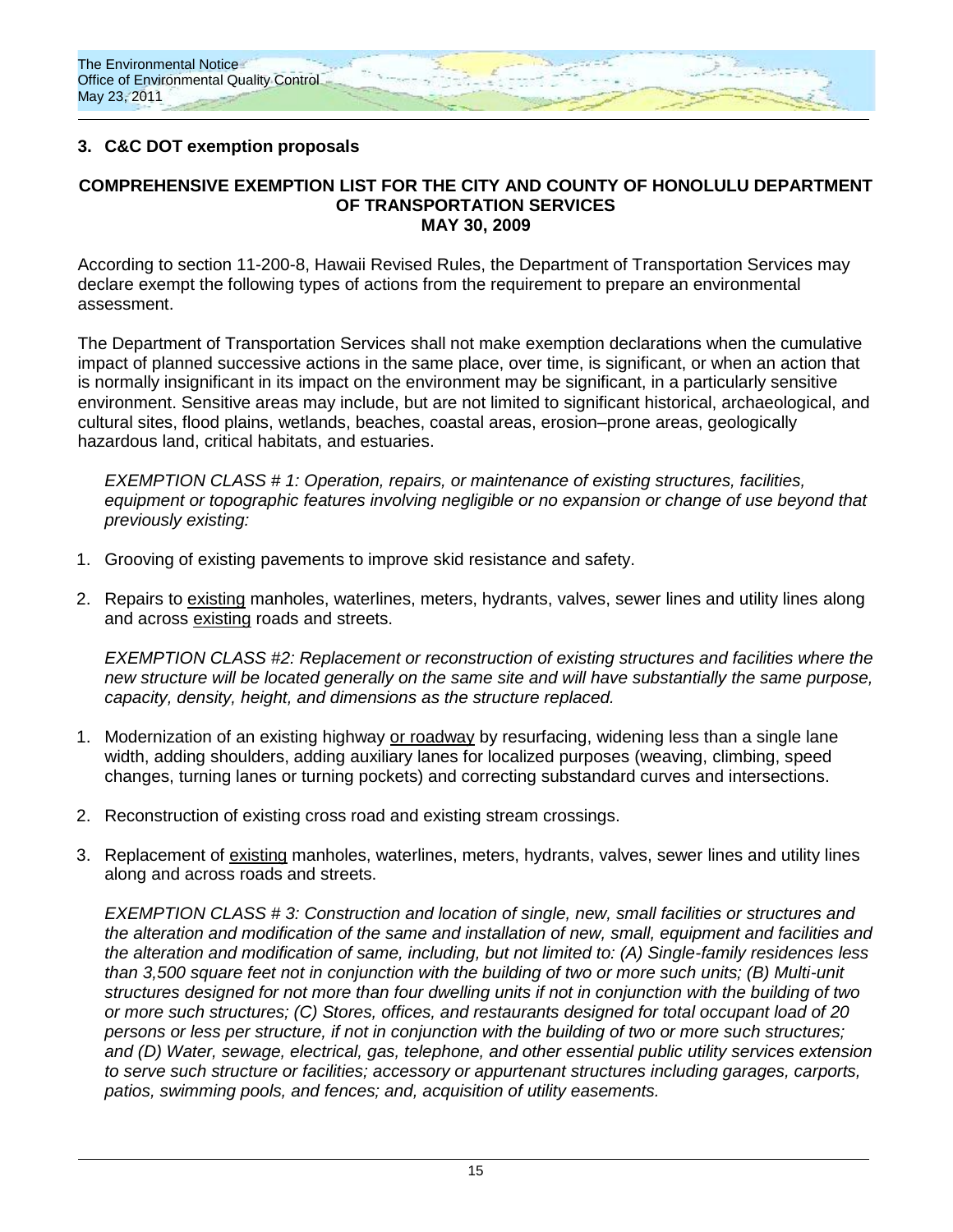

- 1. Construction of bus shelter, bus information booths, [telephone booths,] sidewalks and covered walkways.
- 2. Alterations to existing buildings to provide noise attenuation and installation of noise barriers.
- 3. Installation of manholes, waterlines, meters, hydrants, valves, sewer lines and utility lines along and across roads and streets.
- 4. Construction of the following minor structures, which include:

a.Grooving to improve driver awareness to drift;

b.Temporary traffic engineering devices used to simulate/test impacts of devices such as traffic cones and lane delineators;

- c.Guard rails;
- d.Driveways;
- e.Disabled access ramps;
- f. Berms;
- g.Bike paths; and bike lanes
- h.Traffic calming devices, such as roundabouts, traffic circles, medians, bulbouts, chicanes, speedhumps, rumble strips and 3D visual technology.
- i. Pedestrian safety devices, such as in-road pavement lighting, pedestrian crossing signals and devices and delineators.
- j. Other minor structures not specified above.

*EXEMPTION CLASS #4: Minor alterations in the conditions of land, water, or vegetation.* 

1. Landscaping of highway or roadway embankments and medial strips, and installation of accessory sprinkler systems.

*EXEMPTION CLASS #5: Basic data collection, research, experimental management, and resource evaluation activities which do not result in a serious or major disturbance to an environmental resource.* 

1. Mechanical and electronic traffic data collection and traffic surveys (i.e., volume, speed, classification).

*EXEMPTION CLASS # 6: Construction or placement of minor structures accessory to existing facilities.* 

- 1. Land acquisition, subdivision, and consolidation with existing roadways involving total land area of no more than 3,500 square feet for:
	- a. rounding corners; and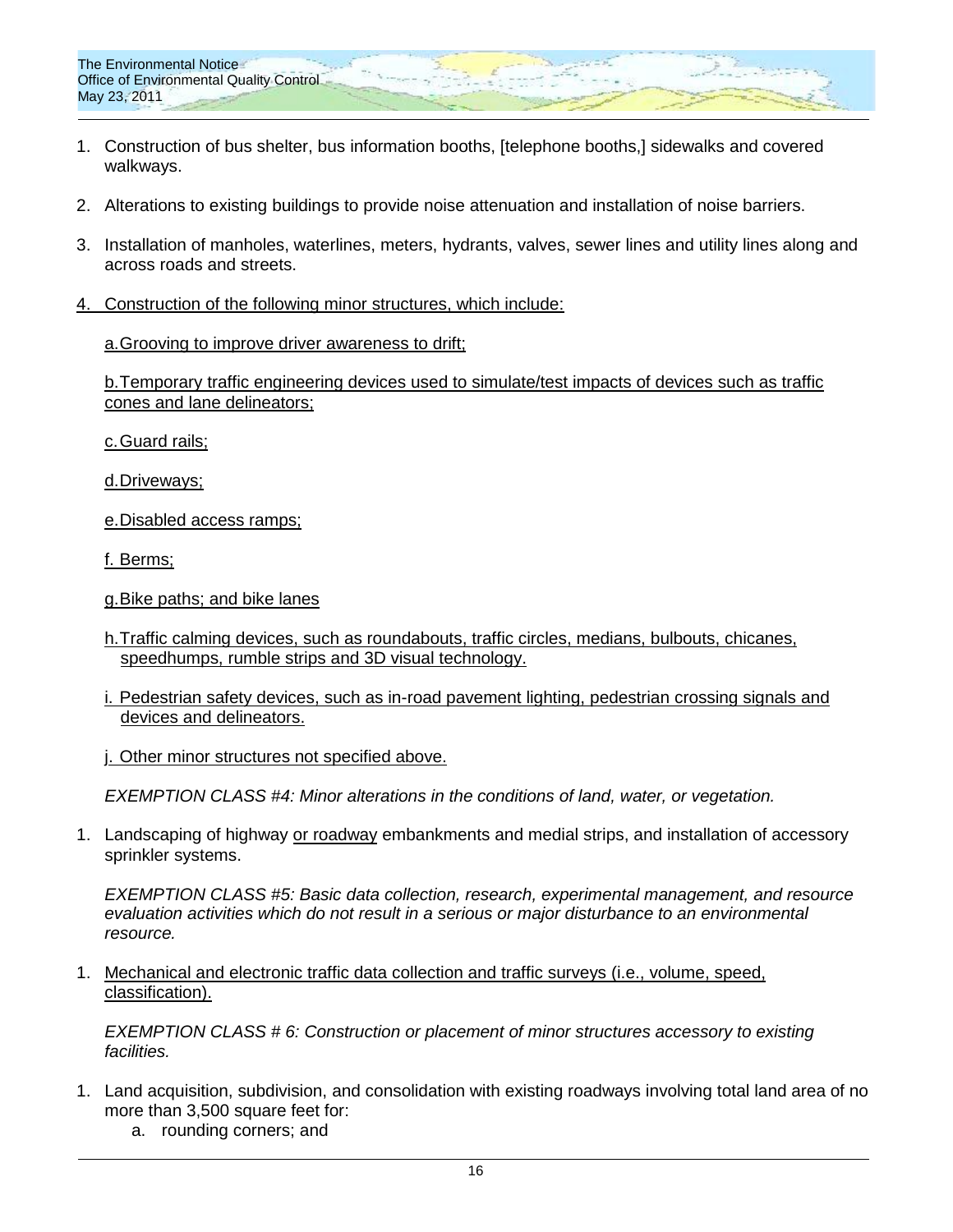b. minor widening of less than a single lane at intersections; where displacement of residences or businesses will not occur.

- 2. Installation of glare screens, safety barriers, and energy attenuators (i.e., crash cushions, sand barrels) to protect the motoring public.
- 3. Installation of street lights; directional, informational, and regulatory signs; pavement marks; traffic signals; and traffic (i.e., camera) surveillance and control systems.
- 4. Installation of chain-link fencing.
- 5. Accessory facilities for bicycles (i.e. bike racks).

*EXEMPTION CLASS # 7: Interior alterations involving things such as partitions, plumbing, and electrical conveyances.* 

1. Interior renovations and remodeling of existing facilities (i.e. traffic control center and transit centers).

*EXEMPTION CLASS #8: Demolition of structures, except those structures located on any historic site as designated in the national register or Hawaii register as provided for in the National Historic Preservation Act of 1966, Public Law 89-665, 16 U.S. C. Sec. 470, as amended, or Chapter 6E, HRS.* 

1. Demolition work to existing: curbs, sidewalks, pavement, driveways, and buildings.

*EXEMPTION CLASS #9: Zoning variances except shoreline setback variances.* 

*EXEMPTION CLASS # 10: Continuing administrative activities including, but not limited to, purchase of supplies and personnel-related actions.* 

1. Buying of equipment and materials related to existing operations and maintenance.

# **ENVIRONMENTAL COUNCIL ANNOUNCEMENT**

The Environmental Council Committee on Exemptions has a tentative meeting scheduled for June 1, 2011. Please go to the State [Calendar](http://calendar.ehawaii.gov/calendar/html/event) website six days prior to the meeting date to review the agenda. For more information, contact the Council at oegc@doh.hawaii.gov or call 586-4185.